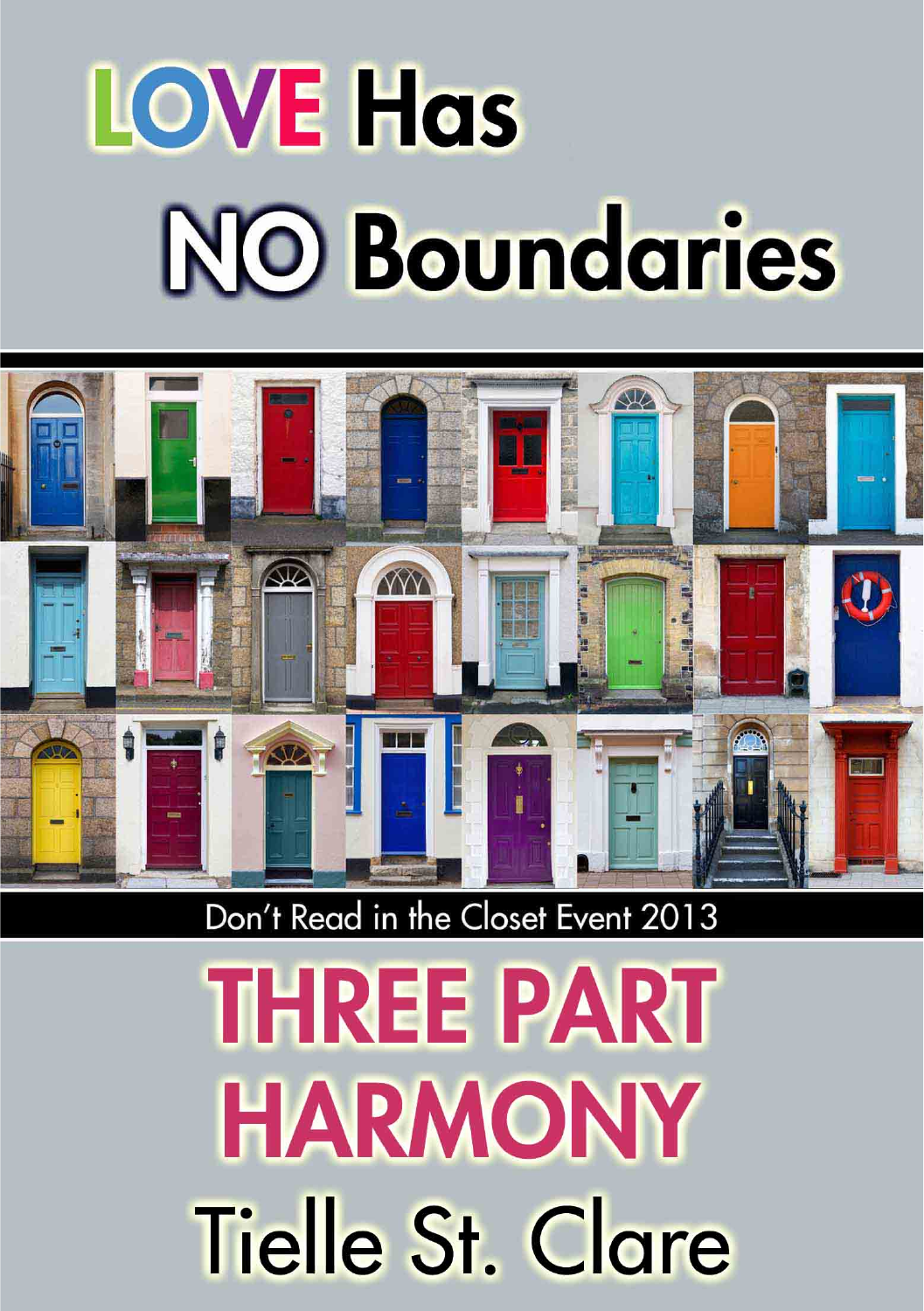# **Love Has No Boundaries**

#### *An M/M Romance series*

# **THREE PART HARMONY By Tielle St. Clare**

#### **Introduction**

The story you are about to read celebrates love, sex and romance between men. It is a product of the *Love Has No Boundaries* promotion sponsored by the *Goodreads M/M Romance Group* and is published as a free gift to you.

### **What Is Love Has No Boundaries?**

The *Goodreads M/M Romance Group* invited members to choose a photo and pen a letter asking for a short M/M romance story inspired by the image; authors from the group were encouraged to select a letter and write an original tale. The result was an outpouring of creativity that shone a spotlight on the special bond between M/M romance writers and the people who love what they do.

A written description of the image that inspired this story is provided along with the original request letter. If you'd like to view the photo, please feel free to join the [Goodreads M/M Romance Group](http://www.goodreads.com/group/show/20149-m-m-romance) and visit the discussion section: *Love Has No Boundaries*.

Whether you are an avid M/M romance reader or new to the genre, you are in for a delicious treat.

### **Words of Caution**

This story may contain sexually explicit content and is **intended for adult readers.** It may contain content that is disagreeable or distressing to some readers. The *M/M Romance Group* strongly recommends that each reader review the General Information section before each story for story tags as well as for content warnings.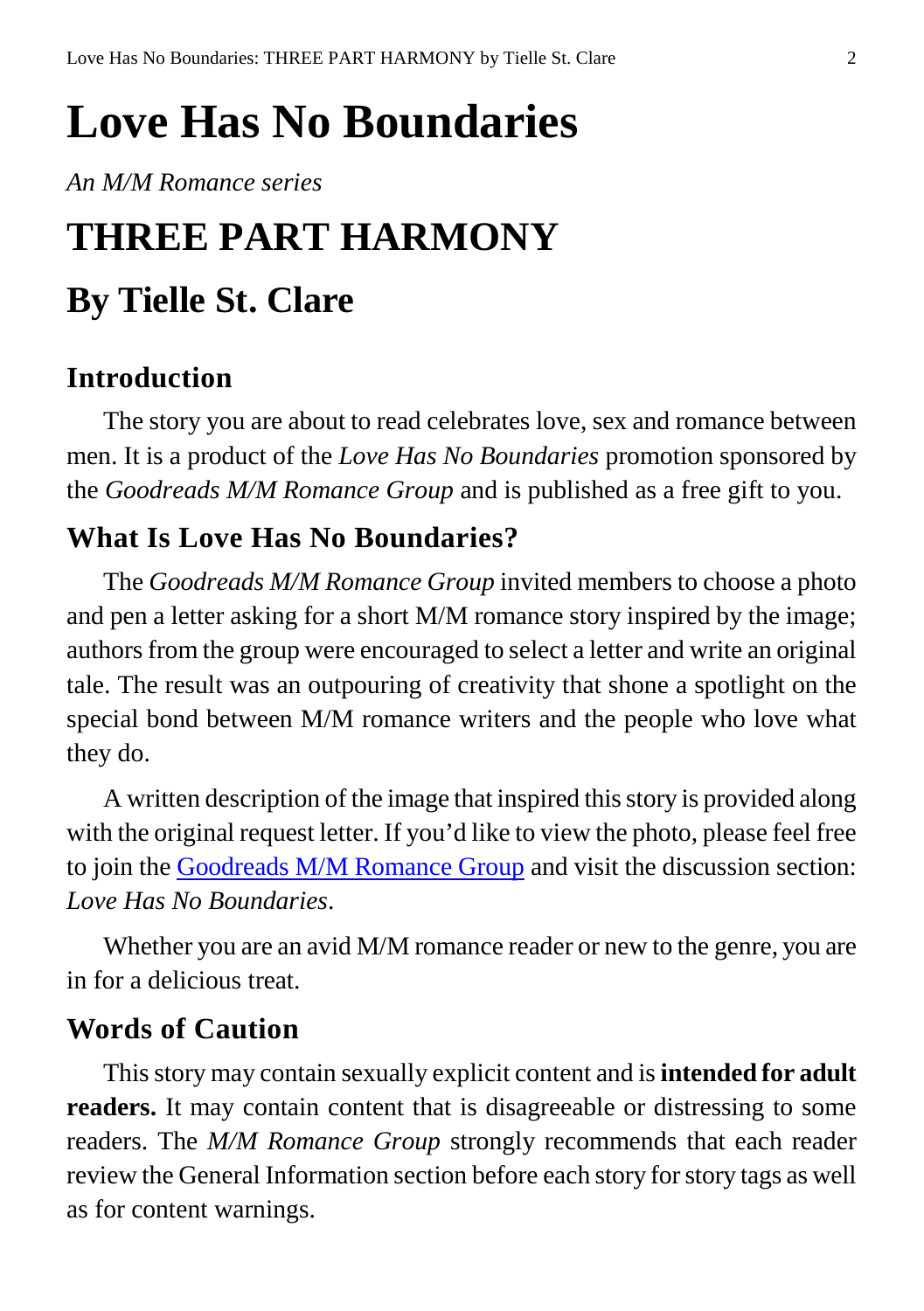This story is a work of fiction. Names, characters, places and incidents are the products of the author's imagination or are used fictitiously. Any resemblance to actual events, locales, or persons, living or dead, is entirely coincidental.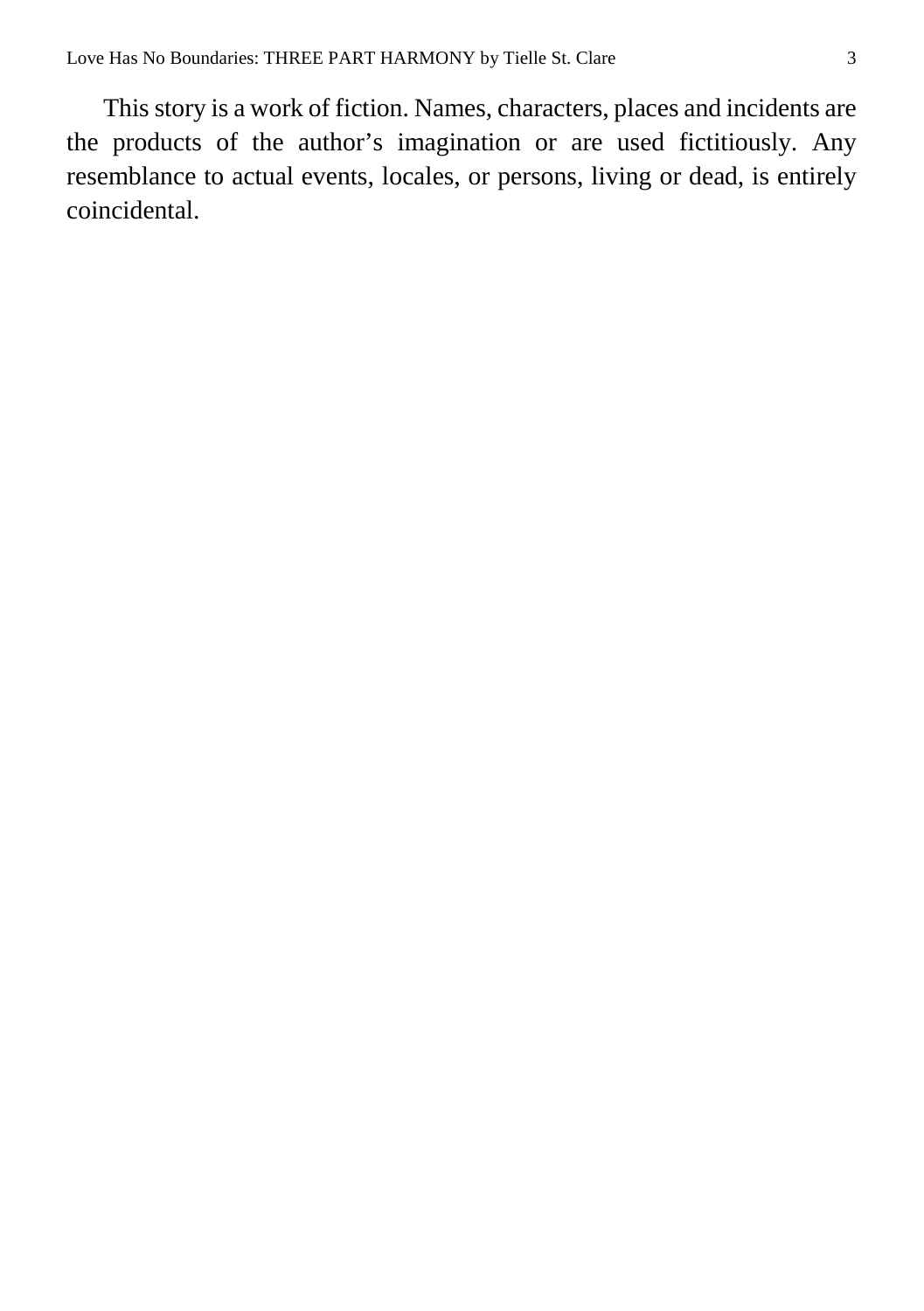All rights reserved worldwide.

This eBook may be distributed freely in its entirety courtesy of the *Goodreads M/M Romance Group*. This eBook may not be sold, manipulated or reproduced in any format without the express written permission of the author.

Three Part Harmony, Copyright © 2013 Tielle St. Clare

Cover Design by Goodreads M/M Romance Group

This ebook is published by the *M/M Romance Group* and is not directly endorsed by or affiliated with Goodreads Inc.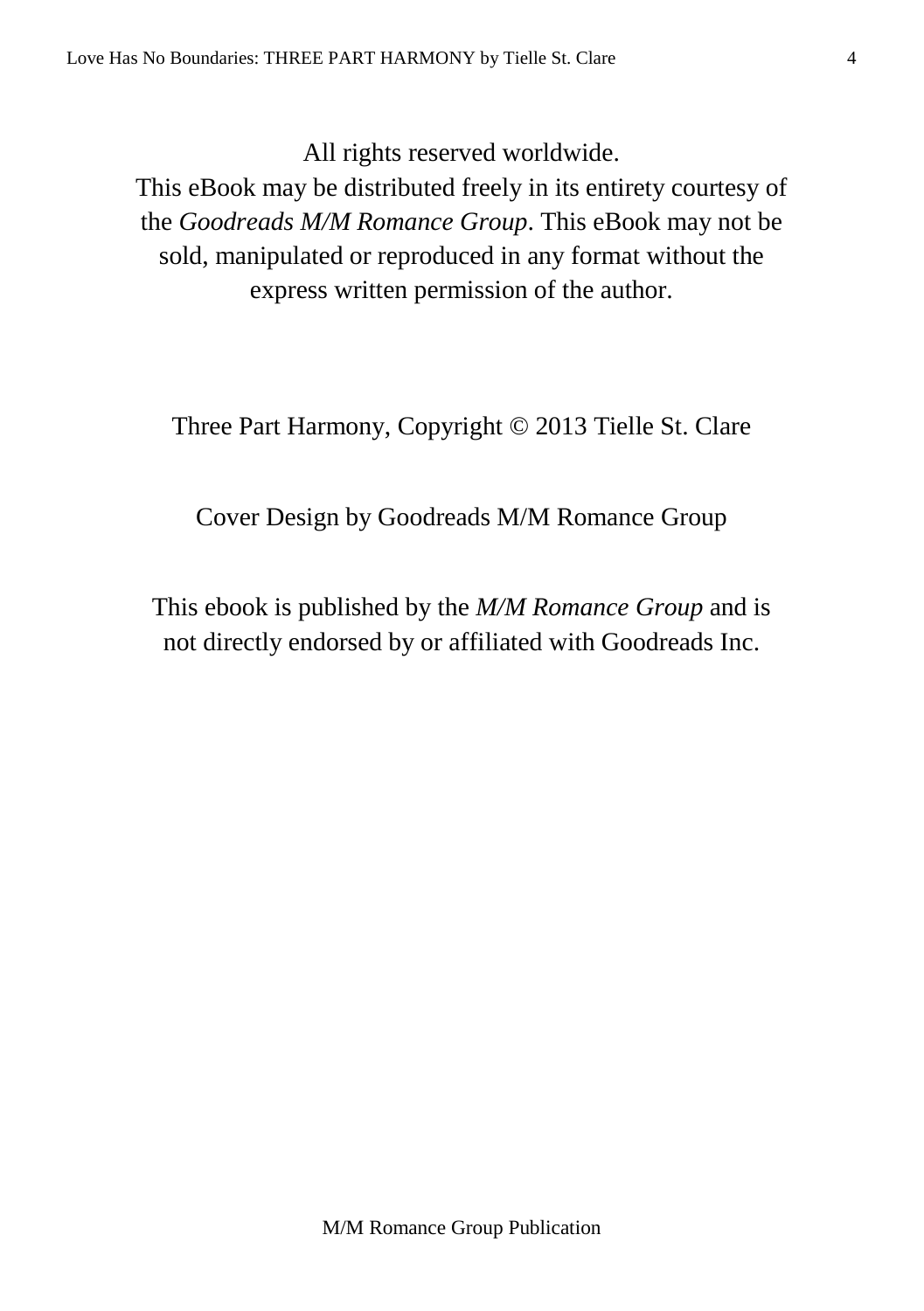# **THREE PART HARMONY By Tielle St. Clare**

#### **Photo Description**

On the left, an upright piano stands against the wall of a brightly lit room with large windows. A well-built naked man sprawls on the piano bench, facing away from the instrument, his arms spread out along the keyboard. Another naked young man stands over him, one hand braced on the top of the piano, the other behind his back. On the floor, a third naked man sits watching them, sheet music open on his lap.

#### **Story Letter**

#### *Dear Author*,

*The band has been together for a few years, but even their unique sound hasn't launched their career as fast as they'd hoped. So they rented a big house to live together for a summer and write their epic, star-vehicle album (author's choice of rock/blues/folk/jazz/classical or any combination). The weather has been unseasonably warm, and working in close quarters in relative isolation has pushed their friendship in new directions.*

*From here on out, it's author's choice within these parameters: no BDSM, D/s or hipsters; no HEA required, but an HFN would be nice—it can be for only two or all three (surprise me!) but if it's only for two, they're all still friends and band mates at the end; an unexpected time period orsetting would make me very happy!*

*I'm also a fan of angst, highly emotional and/or offbeatstories/characters, and intimacy, but the inclusion/intensity of these are completely author's choice. Would rather no GFY, but bi would be cool.*

*Sincerely,*

*Charley*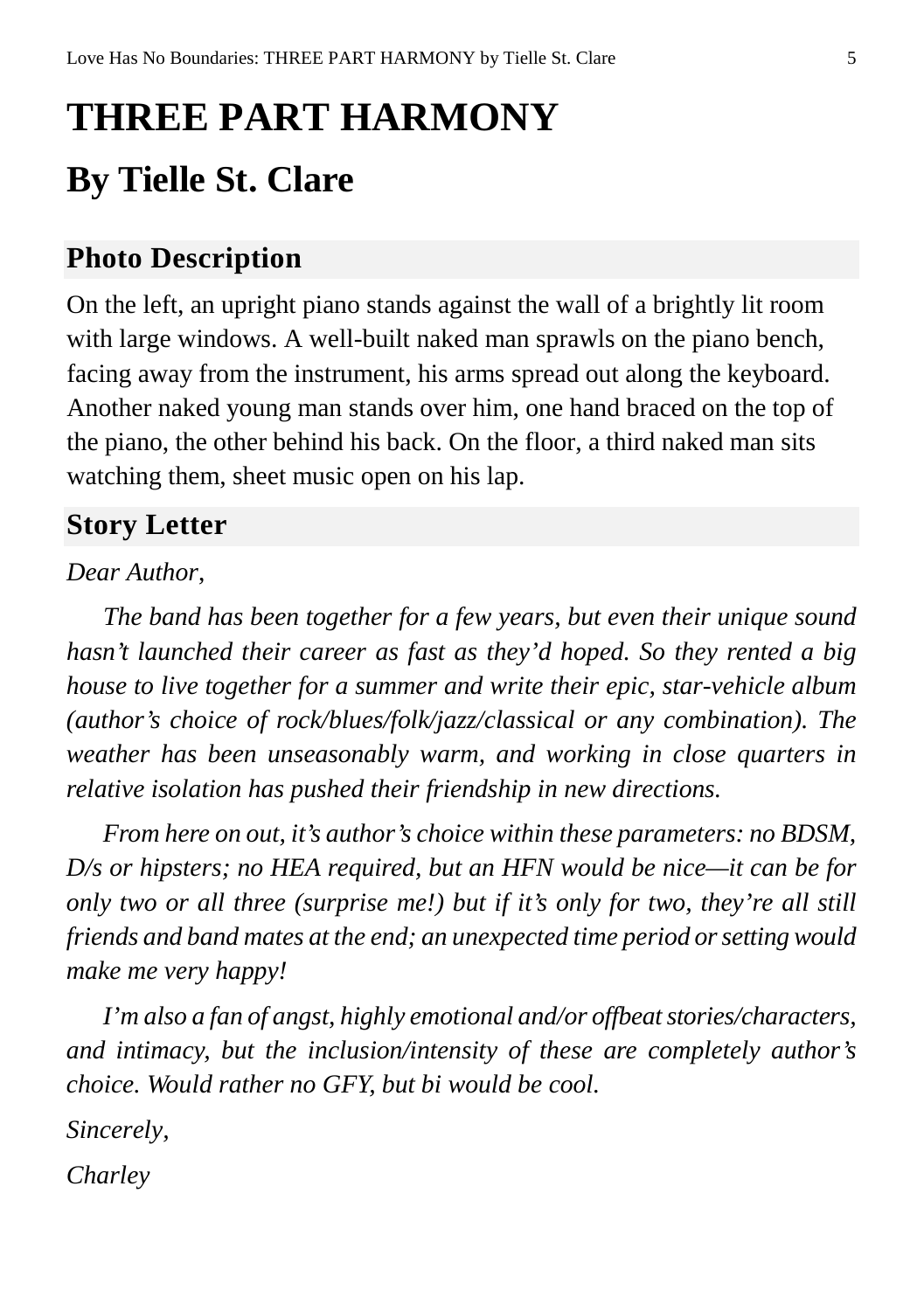## **Story Info**

**Genre:** contemporary

**Tags:** musicians/rock stars, friends to lovers, M/M/M, three-way

**Word count:** 9,297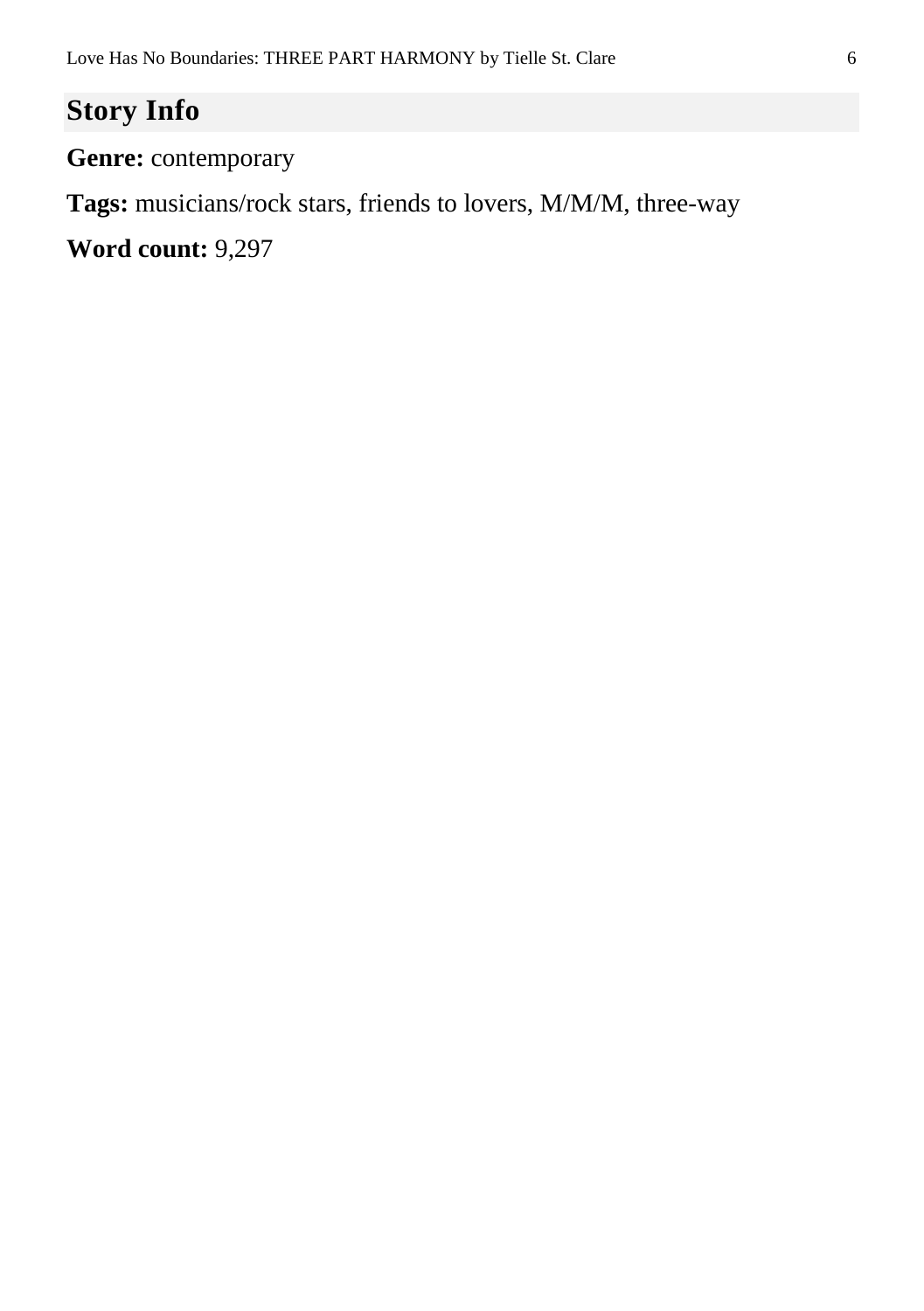## **THREE PART HARMONY By Tielle St. Clare**

Mick stood in the open doorway, watching Crimson skim his fingers across the yellowing piano keys. The kid wasn't playing anything in particular, but the sounds somehow blended into a haunting melody that tugged on Mick's heart.

"You okay?" Mick asked. Crimson nodded, but didn't stop playing. Poor kid. Music was his only outlet. He was young, barely in his twenties, stuttered when he got nervous, and blushed when anyone looked at him too closely. How the hell he'd ended up in a rock band baffled Mick.

Except he knew.

Devon.

Crimson would have followed Devon across burning coals covered in cockroaches.

And Devon was either oblivious or just a bastard, and it really depended on the day which option Mick chose. When they were on tour or in the studio, it was easier. Devon might go out, catting around, acting like the slut he was, but Crimson had other things to do. He could avoid watching.

Here—there was no escaping it.

Not that Devon had been acting like a slut here. There wasn't an opportunity. It was just the three of them in the middle of butt-fuck nowhere. With massive, fire-breathing mosquitoes to keep them company. Technically it was interior Alaska, about a three-hour drive north of Fairbanks, except there weren't any roads. They'd had to catch a small plane, then ride ATVs for an hour to get here.

With just the three of them, it didn't give Devon a chance to fuck anything that moved. But he wasn't fucking Crimson, either.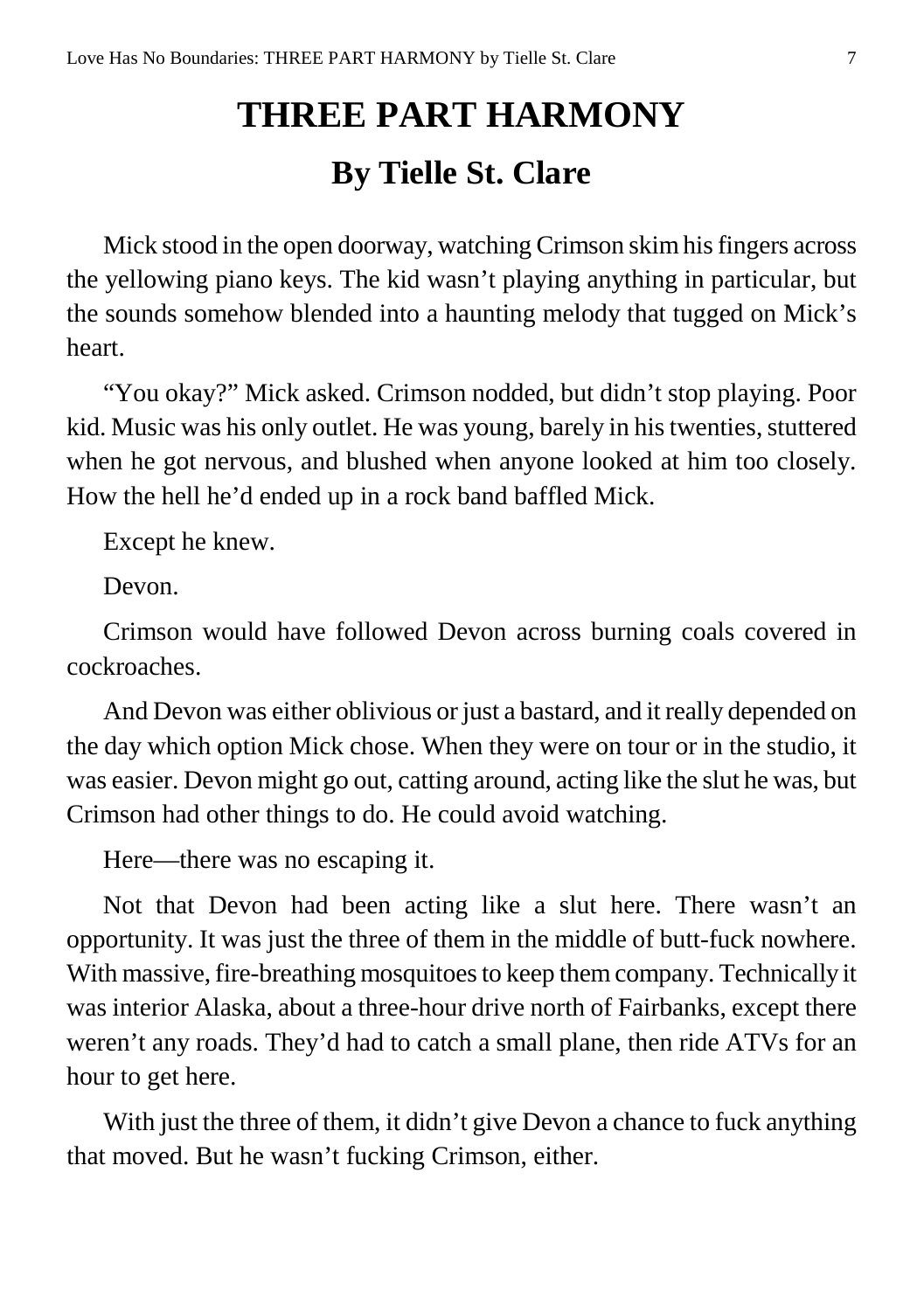And that left Mick—hell, he didn't know where it left him. He knew where he wasn't—fucking Crimson.

The three of them made a miserable triangle. Mick wanted Crimson. Crimson wanted Devon. And Devon just wanted to be a star.

"Where's D?" Mick asked.

"He's taking a shower."

Mick nodded. They'd both needed a chance to cool off. Mick had opted for going outside but the mosquitoes had chased him back in after a few minutes.

Crimson sighed and his hands dropped away from the keyboard. "I hate it when you two fight. It's like listening to my parents."

Mick peeled his arm off the doorframe and strolled into the room. Even knowing it wouldn't help his mental state, Mick couldn't resist placing his hands on Crimson's shoulders, bending down and kissing the top of his head. Thankfully, he found the strength not to lean a little farther over and place a kiss on Crimson's neck, his jawline, his—fuck. This was a bad idea, but he couldn't quite make his fingers let go. The cotton T-shirt was all that separated Mick from Crimson's bare skin.

Mick wasn't sure when this obsession with their keyboardist had started sometime during the last tour, probably when he'd seen Crimson's heart break every time Devon disappeared with another groupie. Male, female. It didn't matter. Devon would fuck them all.

Somehow it fell to Mick to cheer up Crimson. That sense of obligation had turned to lust and then into something more.

Damn, he'd be willing to let Devon have Crimson if it would keep the sad look out of the younger man's eyes.

"That's a good way of looking at it." He rubbed his palms against the tight muscles beneath his hands, imagining what it would be like to touch bare skin—a little slick from the sweat, rubbing his palms across that sleek, hot flesh. "D and I are like an old married couple. Stuck with each other and determined to fight it out to the end."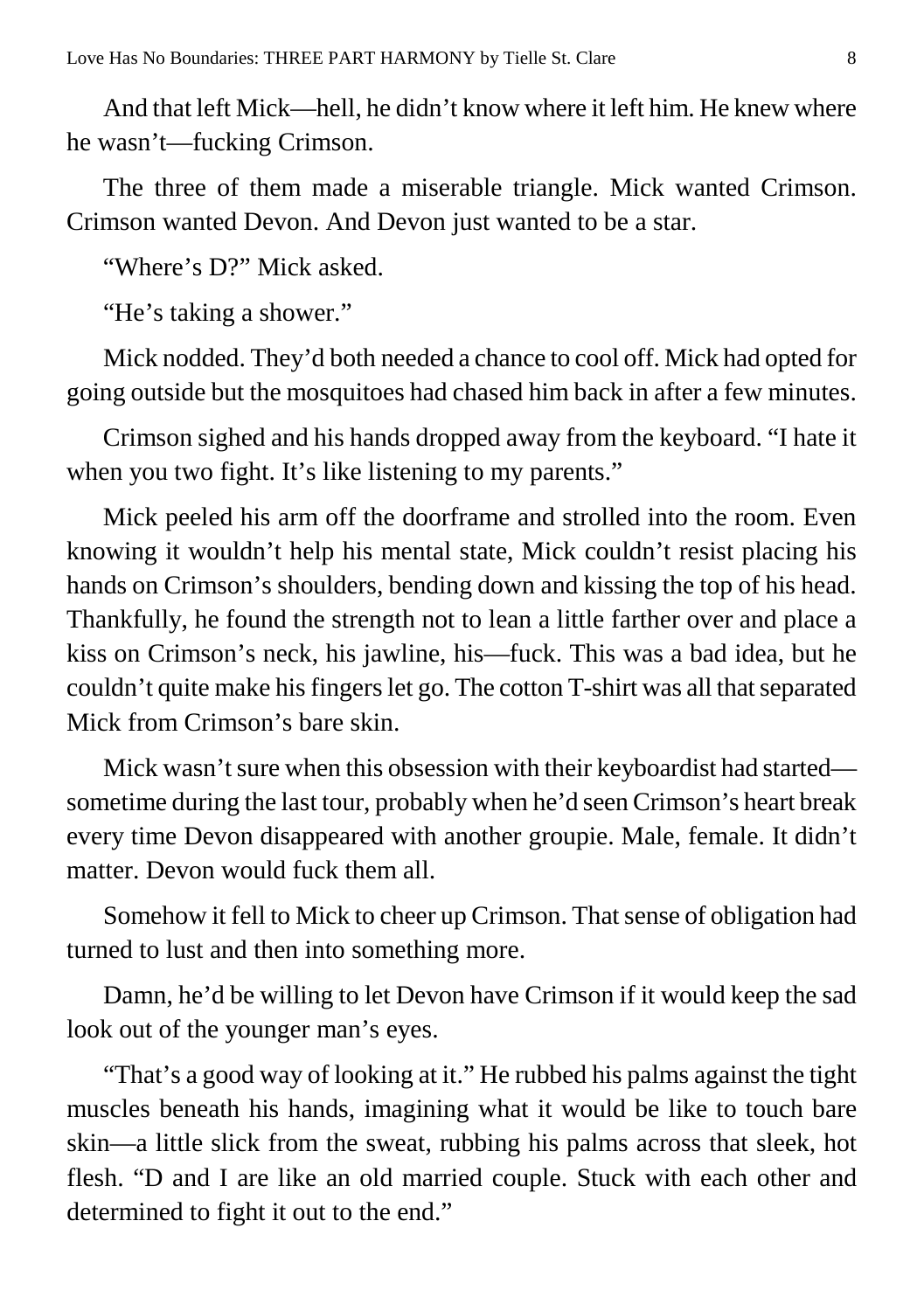"And there's no sex."

The new voice entered the room like a shot. Mick jumped back as if he'd been doing something wrong by touching Crimson. He mentally slapped himself. Devon clearly didn't want Crimson. Mick did. Too bad the kid's eyes were always on the band's front man.

Devon walked to the edge of the piano and grimaced at Mick. It was a familiar version of his I'm-still-pissed-but-we-need-to-let-it-go smile. He'd put on the same pair of shorts he'd been wearing earlier and a dark T-shirt. They weren't dressing to impress anyone out here.

"Damn, we *are* like an old married couple."

Mick chuckled, more because he wanted to accept Devon's olive branch than he thought it was that funny.

Crimson's head came up. "Then you g-guys, n-never…?"

Devon reared back. His lips crinkled in disgust as if the idea appalled him. Crimson's cheeks turned the color that gave him his name. His real name was Arthur, and while he looked like an Arthur or even an Artie, Devon didn't think anyone in a rock band should have such a stuffy name. He'd nicknamed him Crimson because he blushed so easily. After a few token protests, Crimson accepted it.

Mick reached out and smacked Devon on the arm. "We tried once."

"T-tried?" Crimson's eyes got wide and he spun halfway around on the piano bench to look at both men at once.

Devon sighed and rolled his eyes. Mick fought the urge to do the same thing. The memory clearly affected them both the same way—embarrassing and a little bit of frustration.

"What happened?" Crimson asked.

"It was an epic battle to see who got to be on top." Mick shook his head. "When it went from sexy to us actually trying to kill each other, we decided to get drunk instead."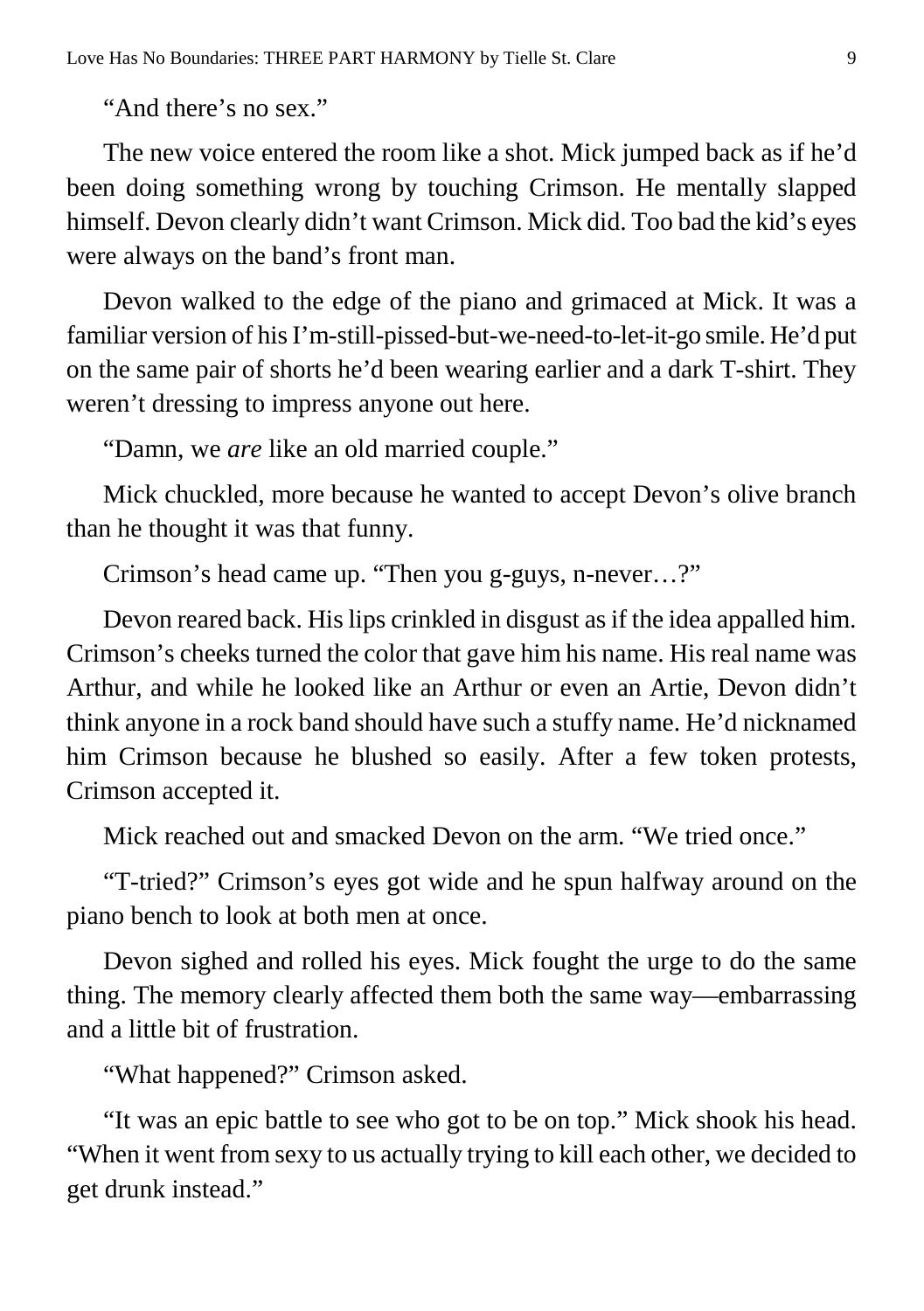"And I found a beautiful little twink who bent over for me so nicely," Devon drawled. "I pounded his ass for two solid days before I decided I'd had enough."

Crimson's shoulders drooped and he spun back around, facing the keys.

Mick pressed his lips together and glared at Devon. The guy had no idea how he was crushing Crimson. Or if he did, he was just being an asshole. Despite the fact that Mick had known Devon since high school, sometimes he didn't understand his friend. Usually he explained it away with Devon being drunk or high.

Mick peered at his friend. They'd agreed when they came out here that there would be no booze, no drugs. Mick had said it was because they needed to be clearheaded to write this next album. The secondary motive wasto see if Devon could handle it. He'd been drinking a lot during the last tour, partying with the drummer from the headlining band.

Devon sighed and sank down onto one hip, his head tipping to the side. "I'm not high. Hell, if I was, I'd be in a better mood."

"That's true," Crimson muttered. Devon laughed and cuffed him on the shoulder before grabbing the sheet of music off the piano.

Mick hesitated for a moment before agreeing—Devon was fun when he was high, but it was a false personality. And the drugs tended to remove the filter and let the asshole come out.

Not that Devon hadn't been a bit of an asshole on this trip, though Mick attributed that to the heat. Seriously—they were in fucking Alaska. It was supposed to be cold—polar bears, igloos. But no, they'd arrived during one of the hottest summers ever. Ninety degrees in the shade and no fucking air conditioning. They could only open one window because the rest didn't have screens, and the man-eating mosquitoes were always looking for an opening.

They'd each only brought one pair of shorts. Mick had sacrificed his sweats on day two, cutting them off at mid-thigh. They clung to his ass and made him look like an overeager rent boy but Mick didn't care. Bare skin was their only relief.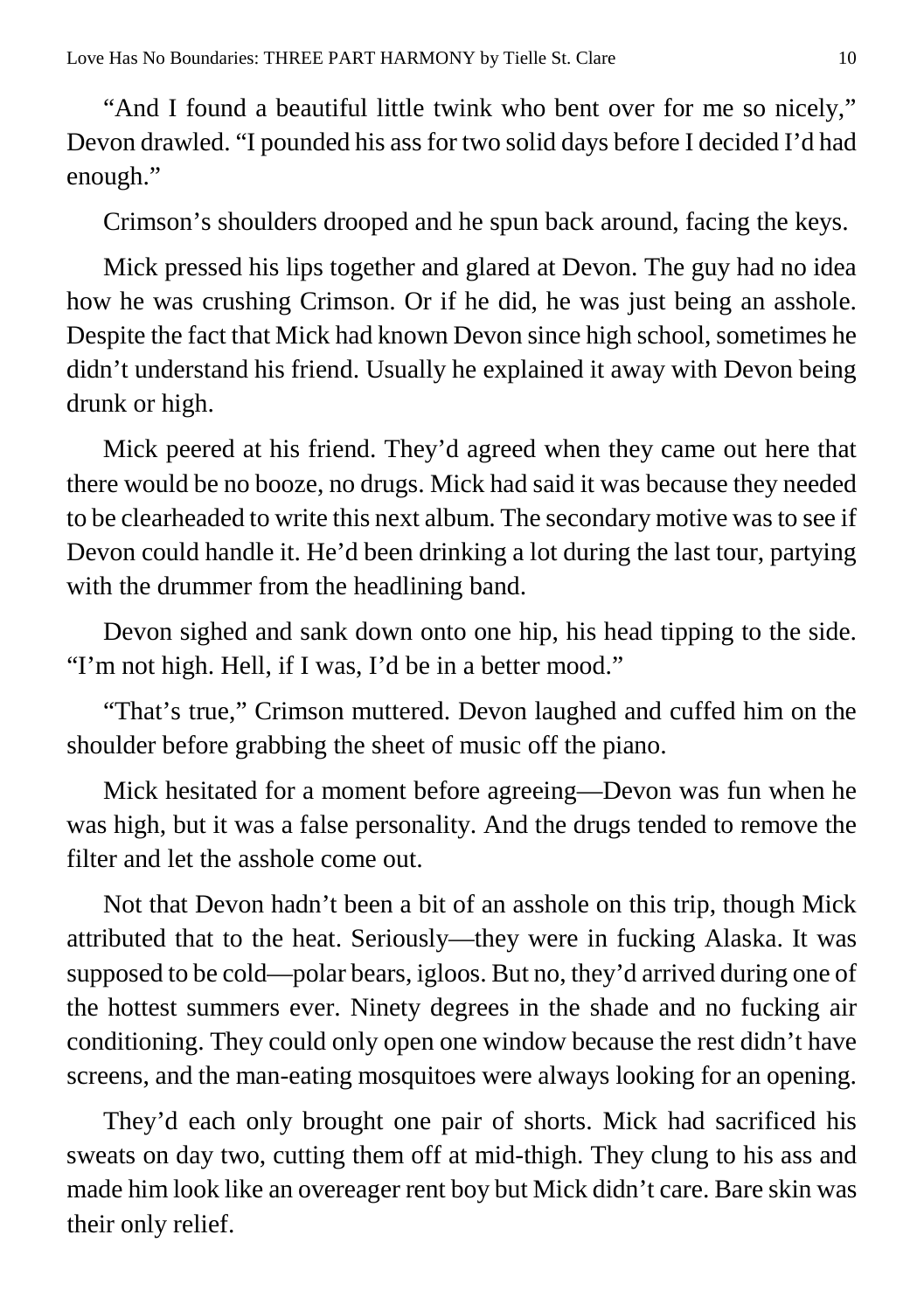"Okay, let's get back to it." Devon dropped down beside the piano, resting his back against the piano leg. His hair was still wet from his shower and his T-shirt clung to his chest. The light-brown shorts he wore stopped just above his knees. "Crimson, man, play us what we've got."

Crimson paused for a moment before placing his hands on the old piano keys. Damn, the piano had been a lucky break. When Mick's uncle had offered the remote cabin for their retreat, he'd said it was primitive. He hadn't specified there was only enough electricity to run the refrigerator and the stove. They'd brought their equipment but had no way to run it. Thank God for the piano. Mick had his acoustic guitar, so they had the basics. They just had to imagine how it would sound amplified and electrified.

Crimson dutifully played the melody, the sounds moving through Mick's head. He could hear his bass line pulsing beneath it. Devon started to hum a line above the music. It was good. Just on the verge of a new sound but something wasn't right.

Crimson's fingers stumbled. "Sorry."

"No." Devon patted Crimson's leg. "It wasn't you. There's something not right."

Sweat dripped down Mick's nose and dropped to the ground.

"Fuck, it's hot," he muttered, pulling his T-shirt away from his skin. The tiny breeze created by the movement sent a brief rush of air and he sighed.

"Yeah, we know." Devon grabbed a pencil and started scribbling notes on the lined paper. "What if you tried this?"

He handed the page to Crimson. Crimson peered at the new notes then he shook his head. "No. That's going to bring the whole thing down. See?" He played what Devon had written, and the energy went flat. Crimson was by far the best musician in their little group. He could practically see the notes in his head.

Crimson started playing, hisfingerstripping acrossthe keys. He played the first section, the part they all agreed was good. When it was done, he started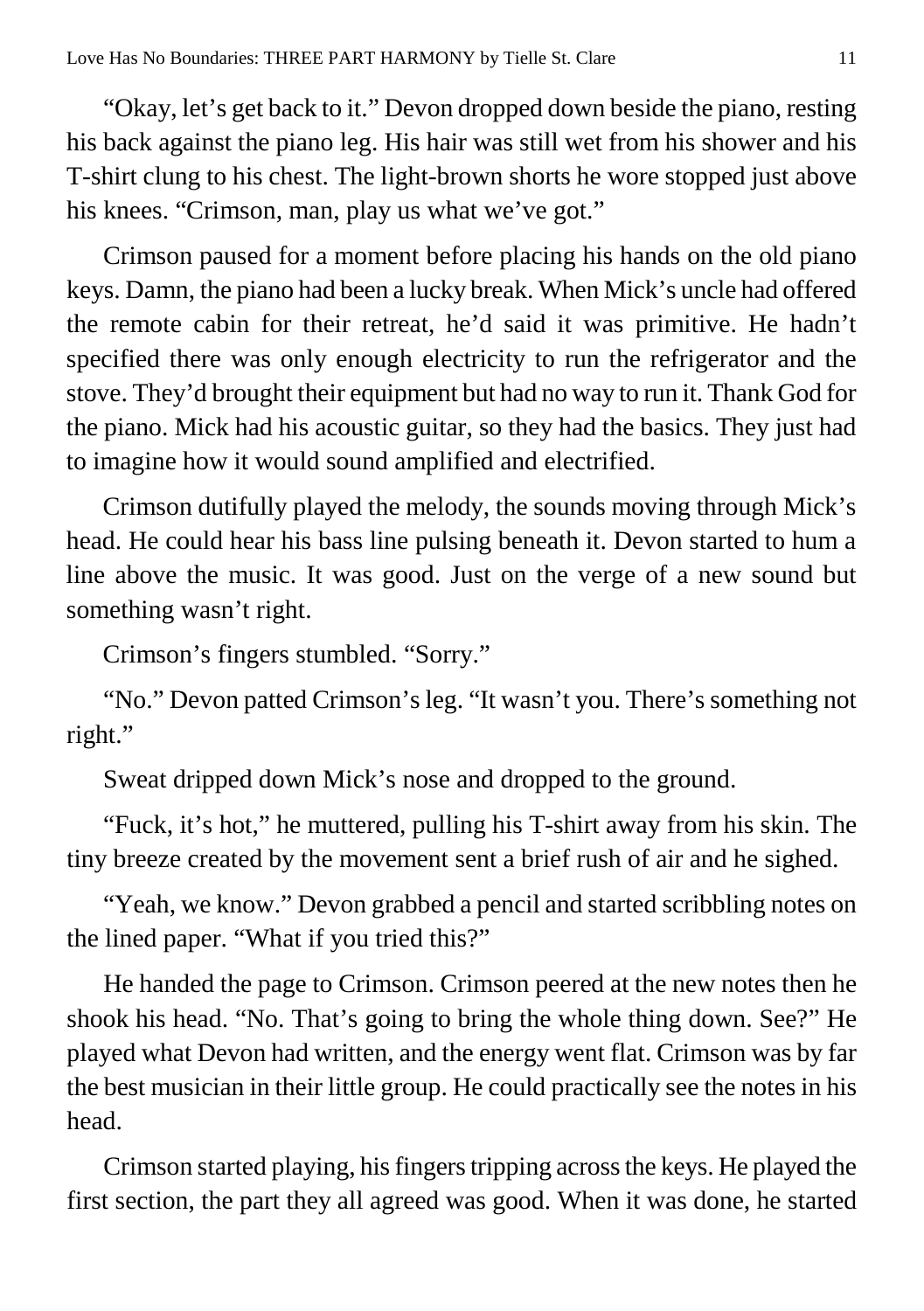again. The sound swirled through the room as Mick dropped down on the couch. The rough material rubbed against his legs, like a wool blanket being wrapped around him. Heat drained his energy and he couldn't make himself get up.

The music filled the room and oozed into Mick's skin. This was it. This was the song that was going to take them to the top. He could feel it. They'd been moderately successful in the past ten years but they'd all agreed this was it. Either they made it, or they called it quits. Mick's father was holding a job for him at the used car sales lot he owned. The thought made his stomach burn, but damn, he was coming up on thirty. So was Devon. If they didn't have a sound the world wanted, maybe they needed to throw in the towel.

Mick hated the idea of giving up but damn it, he wanted enough money to pay his own rent, not have a roommate who took care of the bills when the band didn't get paid. They'd been on tour for the past eight months, the opening act for a big-name band. It hadn't paid much, but had gotten them some exposure. That's why they all agreed… now was the time.

They'd dumped their drummer and lead guitarist and decided the three of them would put together their new sound. The enforced solitude of Mick's uncle's place in the middle of Alaska had given them the time and space. Now they just needed—

Mick sighed. He couldn't think any more. The heat had melted his brain cells. He picked up a music sheet and began to fan himself.

Devon chuckled. "You look like one of those ladies at the Gospel Mission Church."

Crimson smiled and switched gears, taking up the pounding dramatic tones of a gospel song.

"Play it, brother!" Devon shouted, clapping along.

The sound was too much for Mick. It had too much intensity for his hot body.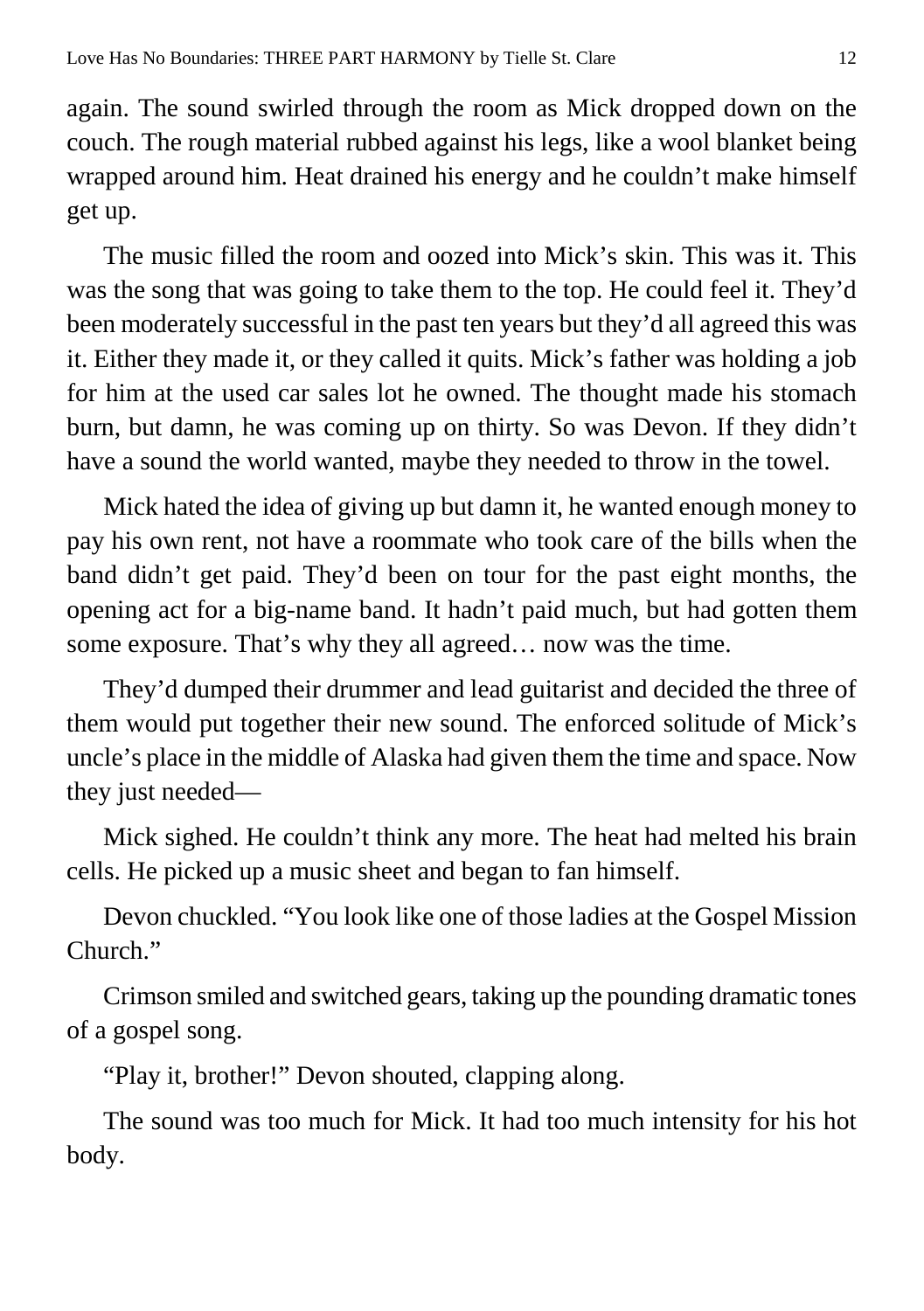"I can't take it anymore." He threw himself off the couch and stood up. He grabbed the bottom of his shirt and dragged it up over his head. Crimson's fingers slowed as he looked over his shoulder at Mick's bare chest.

The weak breeze teased Mick's nipples making them hard. A delicious shiver raced across his skin and he wanted more. He undid the button of his shorts and dragged the zipper down.

"What the fuck?" Devon sat up, his lips tight in the corners. "Are you just going to sit around bare-ass naked?"

"No, I—" As Mick yanked open his fly, he remembered he'd been hot while getting dressed, and underwear had been one too many layers. He'd gone commando. He briefly considered dragging his shorts back up but pride wouldn't let him. That, and the heat. "Guess I am." He shoved the baggy shorts down. They fell to the floor and Mick kicked them away.

"Fuck, that's better." He tipped his head back and spread his arms wide. A little air moved through the one open window and Mick took advantage.

Crimson looked at Mick, then snapped his eyes away as if he wasn't supposed to see. Seconds later, he once again glanced over his shoulder, this time, his gaze lingering. Mick's cock started to swell beneath the other man's perusal. Crimson's cheeks turned bright red, but he continued to stare.

"You don't know what you're missing," Mick teased.

Crimson's lips pulled up in a slight smile. "You do look cool."

Devon plopped the sheet music on his lap. "You're wasting time." The words came out grouchy and irritable but Mick knew Devon, and he was pretty damn sure those pages of music hid a growing hard-on. The spark in his friend's eye showed an interest. The concept stopped Mick's heart for one moment.

He and Devon were friends, and with the exception of that one ill-fated attempt at fucking, they'd never been anything more. It worked well that way. Crimson suited Devon much better. He'd be the sweet little bottom to Devon's big, bad top. Mick just had to get the two of them together.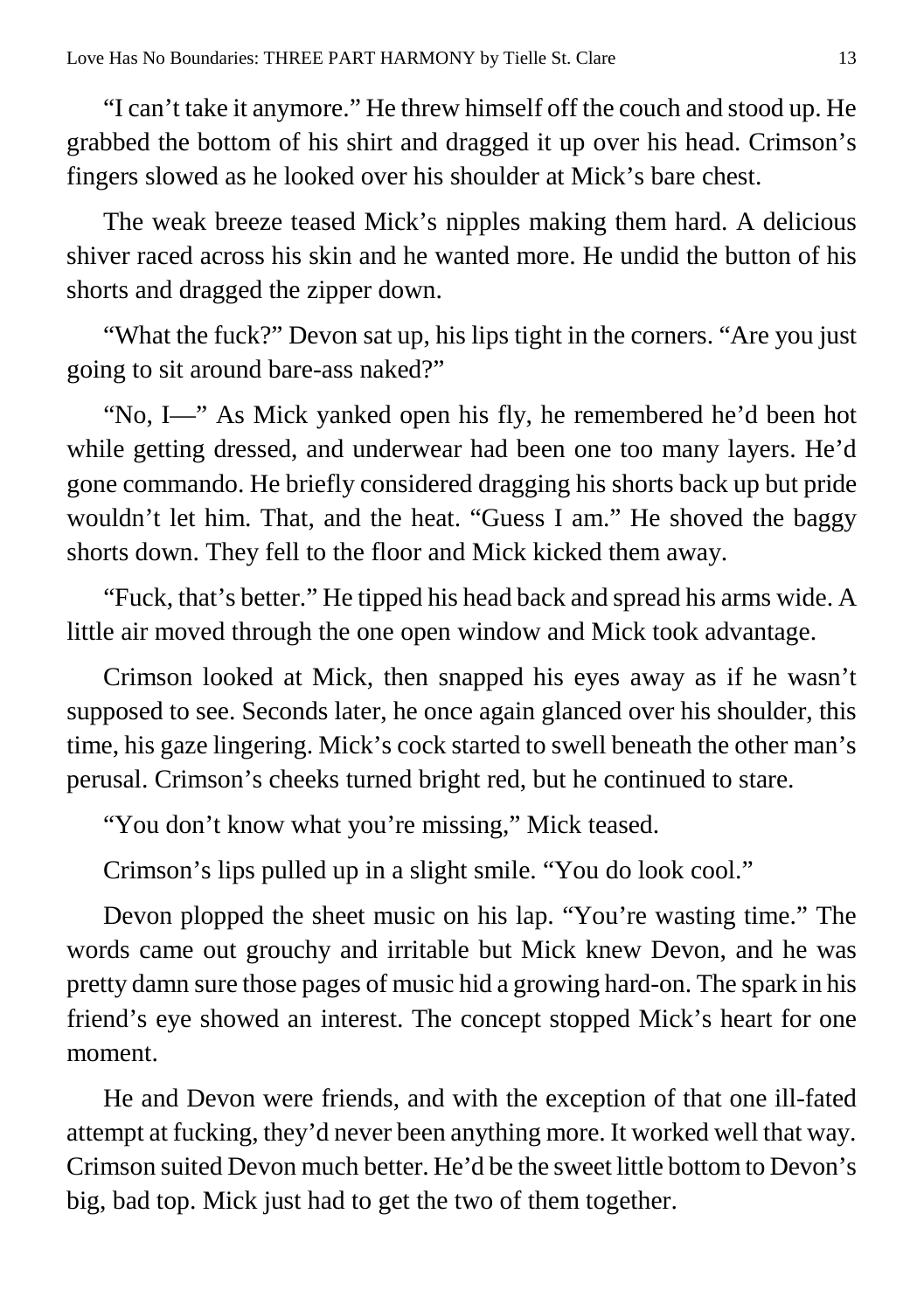The idea slammed into his brain and he instantly knew what to do.

"Come on." He held out his hand to Crimson. The younger man shook his head, but Mick could see the hunger, the desire to be brave, behind those pretty blue eyes. He stepped forward and grabbed the bottom of Crimson's shirt. In one quick motion, he dragged it up and off. Then he pulled Crimson off the piano bench to stand in the middle of the room.

Crimson squealed and covered his nipples with his hands, laughter in his gaze.

"Nice." Not that Mick hadn't seen Crimson at least mostly naked when they were changing in the one tiny dressing room they were usually given for their whole band.

"Check him out, D. Crimson's been putting on some muscle." It was true. There was definition in his chest and abs Mick hadn't seen before. Devon continued to stare at the music sheet in front of him, then slowly dragged his gaze upward. The slight widening of his eyes made Mick smile.

"Been working out?"

Crimson shrugged. "Not much else to do here."

That was true. They could fish and Mick's uncle said they could hunt ptarmigan, but none of them were inclined to kill anything.

"Come on." Mick lifted his chin toward Crimson's groin. "Let's have the rest of it."

Crimson shook his head and sort of backed away. "Oh, I don't know."

Mick grabbed him by the hand and yanked him up hard against his body and his growing erection.

"Come on, baby," he whispered in Crimson's ear. "Let'sshow D what he's been missing."

Crimson gulped but he didn't move, not even when Mick reached between their bodies and undid the top button of Crimson's denim shorts. They fell easily to the ground, leaving a pair of black boxer briefs that clung like a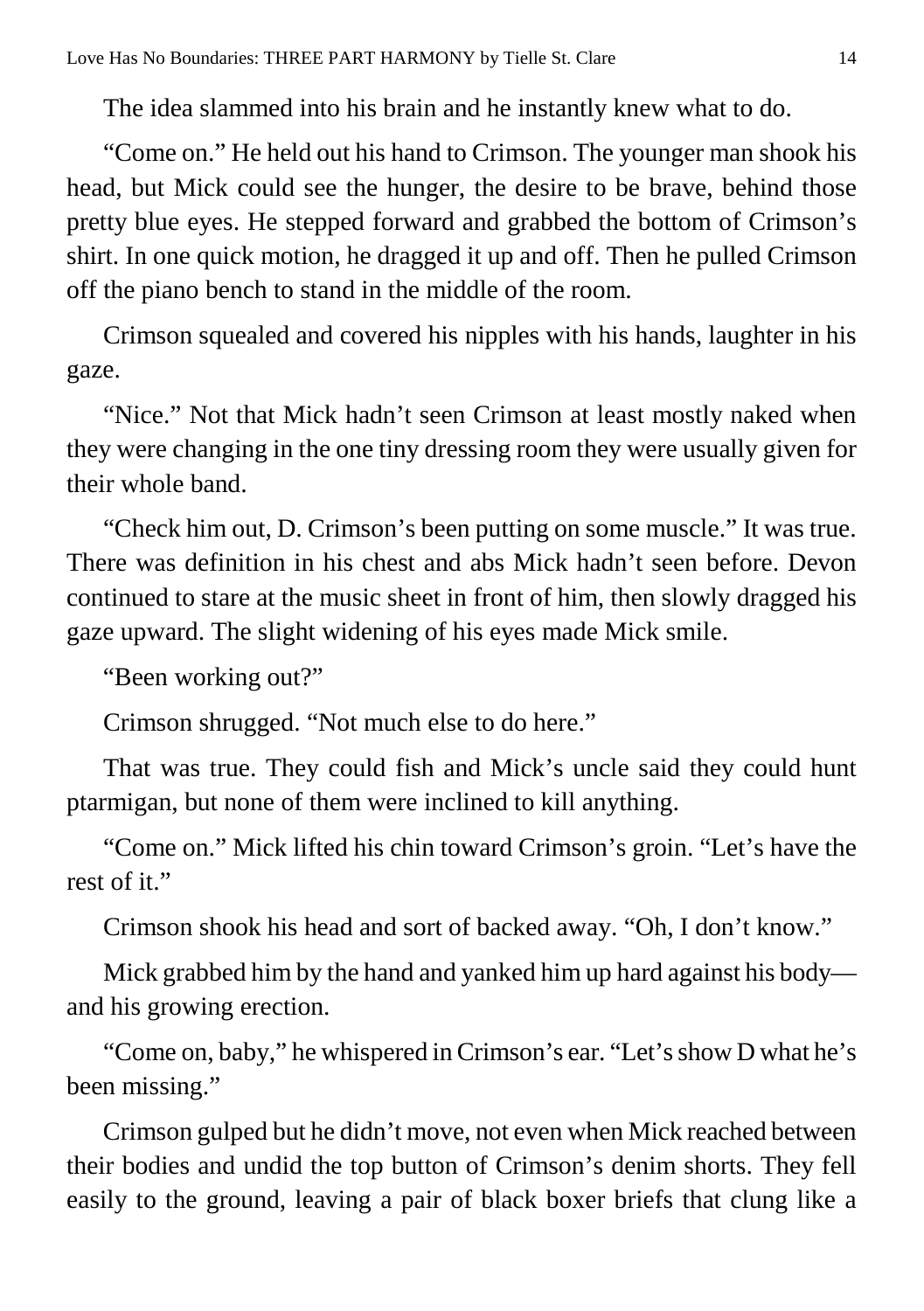second skin. It was impossible not to notice Crimson's dick was hard as well. Mick stepped back. He wasn't going to force Crimson to get naked.

"The rest of it." The soft command came from Devon. Crimson hesitated for a heartbeat, then hooked his fingers into the top of his underwear and pushed them down. When he straightened up, his fingers twitched at his sides as if he wanted to shield his cock.

"Day-um." Mick crossed his arms and stared at Crimson's prick. The blatant observation seemed to make him harder, his cock swelling. The kid's shaft wasn't above average in thickness but he had to be eight, maybe nine inches long. Mick licked his lips, imagining Crimson's moans as Mick deep throated him. "You need to walk around naked more often."

Crimson blushed and a soft smile curved his lips. "What a-about…" Crimson's question trailed away as his eyes moved to Devon.

Mick spun around, putting his shoulder next to Crimson's. "Yeah D, what about you? You tell Crimson to bare it all but you're not willing to get nekkid? That's not very fair."

"If you two want to expose yourselves, go for it. I'm fine." He shifted the music on his lap but there was no disguising his hard-on. Another nudge and Mick was pretty sure he'd have him.

"I'm guessing it's because he has a really little dick," Mick whispered loudly to Crimson.

Crimson bumped Mick's shoulder with his own. "That's not nice." He paused and looked at Devon. "That's not it, is it?"

"What? No. I just—" He stood up, still holding the sheet music in front of his groin. "I'll just let you two play." He turned and started toward the door.

"You d-don't have to leave." The soft call fromCrimson stopped Devon in his tracks.

Devon sighed and shook his head. "I think Mick wants you to himself." He didn't turn around. He didn't keep walking, either.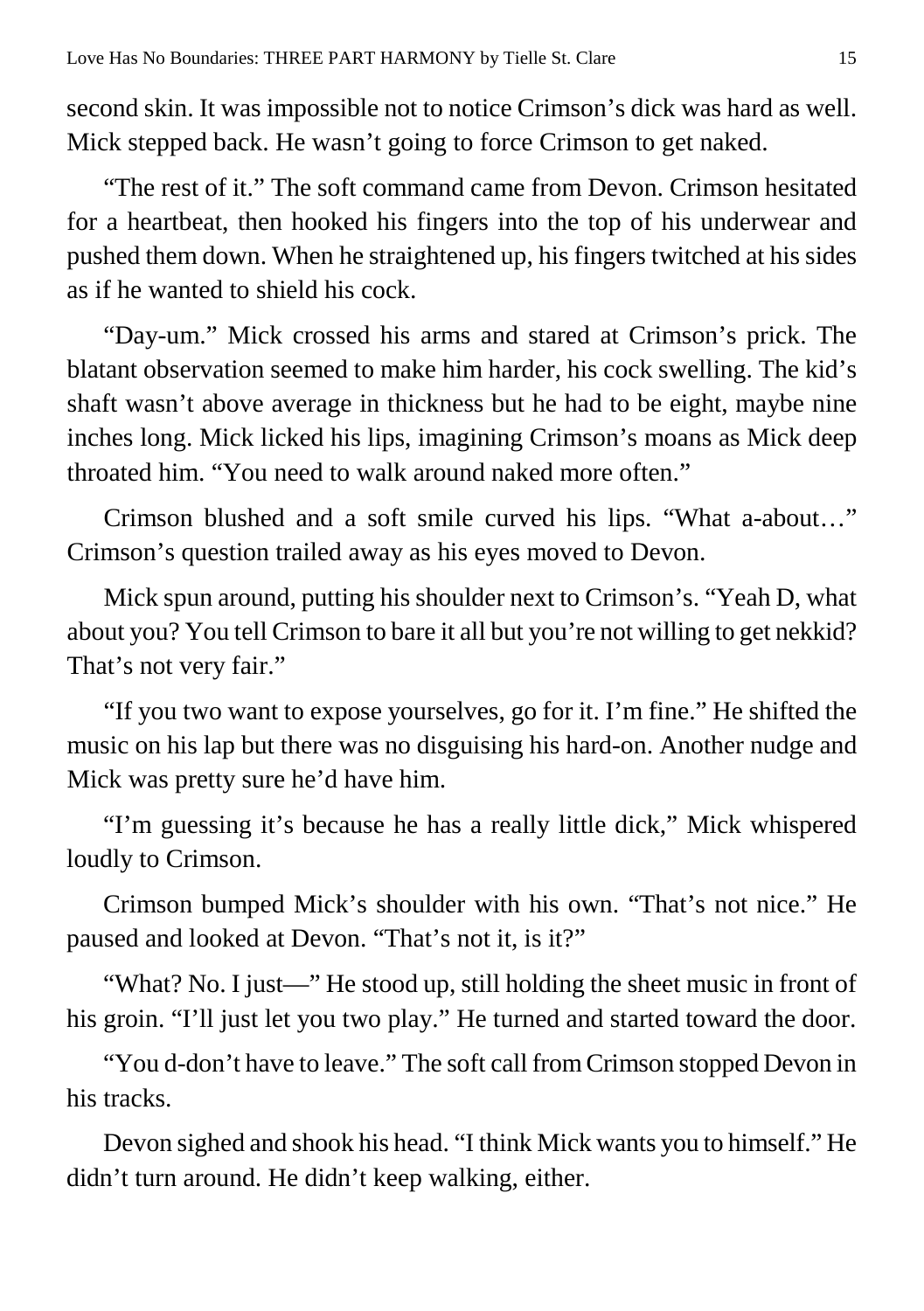Crimson blinked and looked up at Mick, his eyes wide as if he'd never seen him before. "R-really? You want me?"

"No."

Crimson crumpled just a little.

"I mean, yes, I do." He took a deep breath and told himself he was doing the right thing. It had to be the right thing because it hurt like a son of a bitch. "But I know how much you love D, so I'll step out and you and D can, well, you know."

Devon whipped around. "Wait. You think Crimson's in love with me?"

"He is."

"No. Crimson's in love with *you*."

"Uh, no."

"Uh, yes. I've seen the way he looks at you," Devon snapped.

"I've seen the way he looks at you. There is no mistaking that kind of look."

"Exactly—but that's how he looks at you."

"No—" Mick stopped and took a step away, turning to face Crimson. Devon returned to the center of the room. "Crimson, what's going on? Do you want one of us?"

"Or do you look at any man longingly when you know he's not looking."

Crimson shook his head. "N-not any man. J-just you t-two." His cheeks flared so red Mick thought he might just burst into flame. "But I f-figured you two were t-together or would, you know, get t-together and I didn't want to interfere."

Mick looked at Devon. Devon met his open stare. They both shrugged. How were they supposed to figure this out?

Devon shrugged. "I'll bow out. You two are already naked."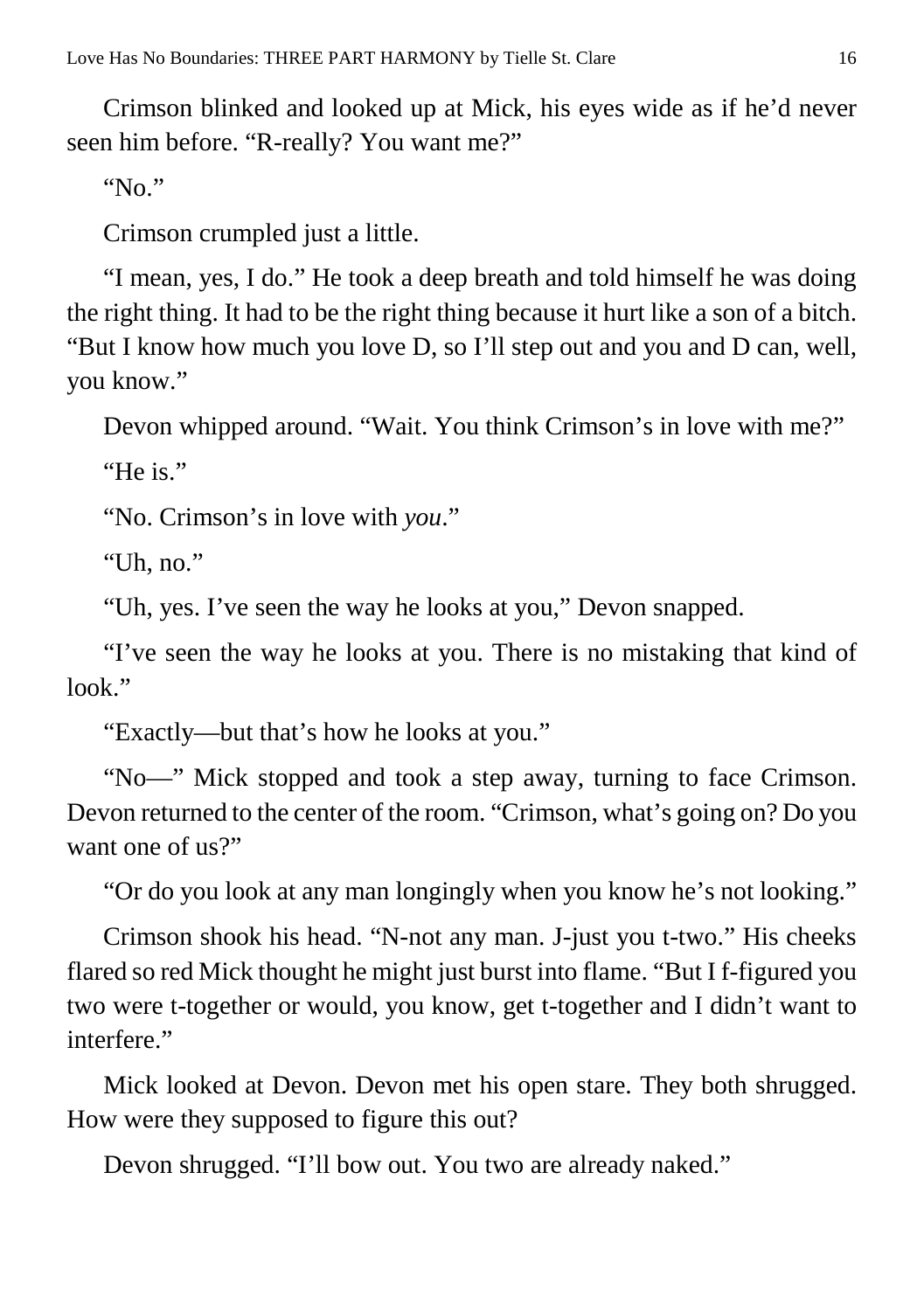"That's a stupid reason. It would take you five seconds to get naked as well."

"Well, what do you suggest? A game of rock-paper-scissors-lizard-Spock? The winner gets to fuck Crimson."

"Don't be stupid. He's not the last piece of pizza in the box."

"You could share me."

The words came out strong, with no sign of a stutter or hint of hesitation. For one long second, they all froze. When time started up again and Mick reanimated, he blinked—and noticed that Crimson's dick had gone from halfhard to a full-blown, curving-up-to-the-sky erection with a drop of pre-come decorating the tip.

"You mean one of us fucks you now and the other gets you later?" Devon asked, his question laced with pure challenge.

Crimson practically flinched under the weight of Devon's stare. Finally he nodded. "Sure. That would work." Except Crimson didn't seem happy about the solution.

"No, D, I think he wants us to *share* him." Mick's own cock perked up at the idea. "One of us fucking his ass, the other in his mouth." A whimper escaped Crimson's throat. "Oh yeah. That's what he wants." Mick never claimed to be the brightest bulb on the porch, but once he caught on to an idea, he ran with it. "Damn, you're a kinky little devil, aren't you?"

Devon's lips curled up into the wicked half smile that drew men and women, girls and boys, to Devon's side.

"Anyone have condoms and lube?"

"I do!" Crimson practically bounced when he said it.

"You *are* a little slut." Mick kept his words light so Crimson would know he didn't mean it in a bad way. "I like it."

"Where?" Devon demanded.

"Uh, my b-bedside drawer. I c-could—"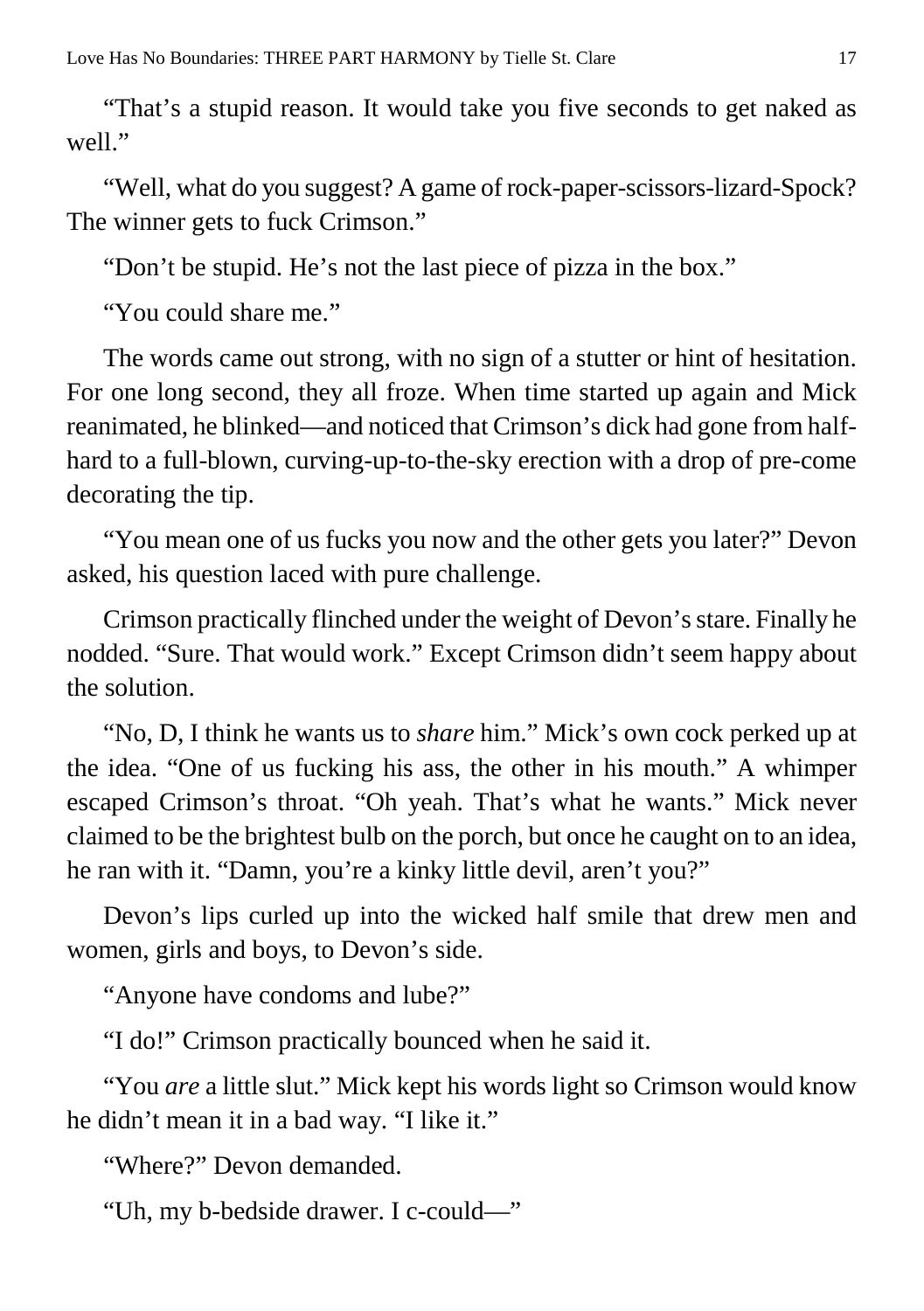"I'll get them." Devon once again turned toward the door, and thistime, he didn't stop. In fact, he moved so quickly, Mick wasn't sure he would be coming back.

"Is he coming back?" Crimson asked, voicing Mick's concern.

"I don't know. Hopefully." With Devon'sfeet pounding up the stairs, Mick grabbed Crimson's arm and pulled him around to face him. "Are you sure this is what you want?" Crimson nodded, those bright blue eyes wide and almost innocent—except for the shot of pure lust that blazed inside. "I could slip out. You could be with D," Mick offered for what he was pretty sure was the final time—because if Crimson didn't kick him out now, he wasn't leaving.

Crimson shook his head and dropped to his knees.

"Holy fuck." Mick barely got the curse out before Crimson had wrapped his lips around the head of Mick's cock and started to suck. The almost delicate suction quickly took himto full hardness.Crimson moaned and curled his hand around the base of Mick's shaft, stroking slowly up to meet his lips.

"Holy fuck."

Mick raised his head and stared at a shocked Devon, standing in the doorway.

"I know." Mick couldn't stop a shallow thrust, nudging his cock to the back of Crimson'sthroat. Instead of flinching, Crimson moaned again, and the suction grew stronger. "Damn, D, if you're going to get in on this, you'd better hurry. I'm not going to last long."

"Don't you dare come until I get in his ass," Devon commanded. Mick rolled his eyes. Devon thought that as the lead singer, he was in charge of the band. Seemed he thought he'd be in charge of this as well.

"Then you better hurry because damn, this is one sweet mouth." He scraped his hand through Crimson's hair, tugging a little, holding the other man in place as he slowly rocked his hips forward, fucking those sexy lips. Crimson closed his eyes and took it, sucking every time Mick retreated, seemingly lost in the sensation of having a prick in his mouth. Mick hoped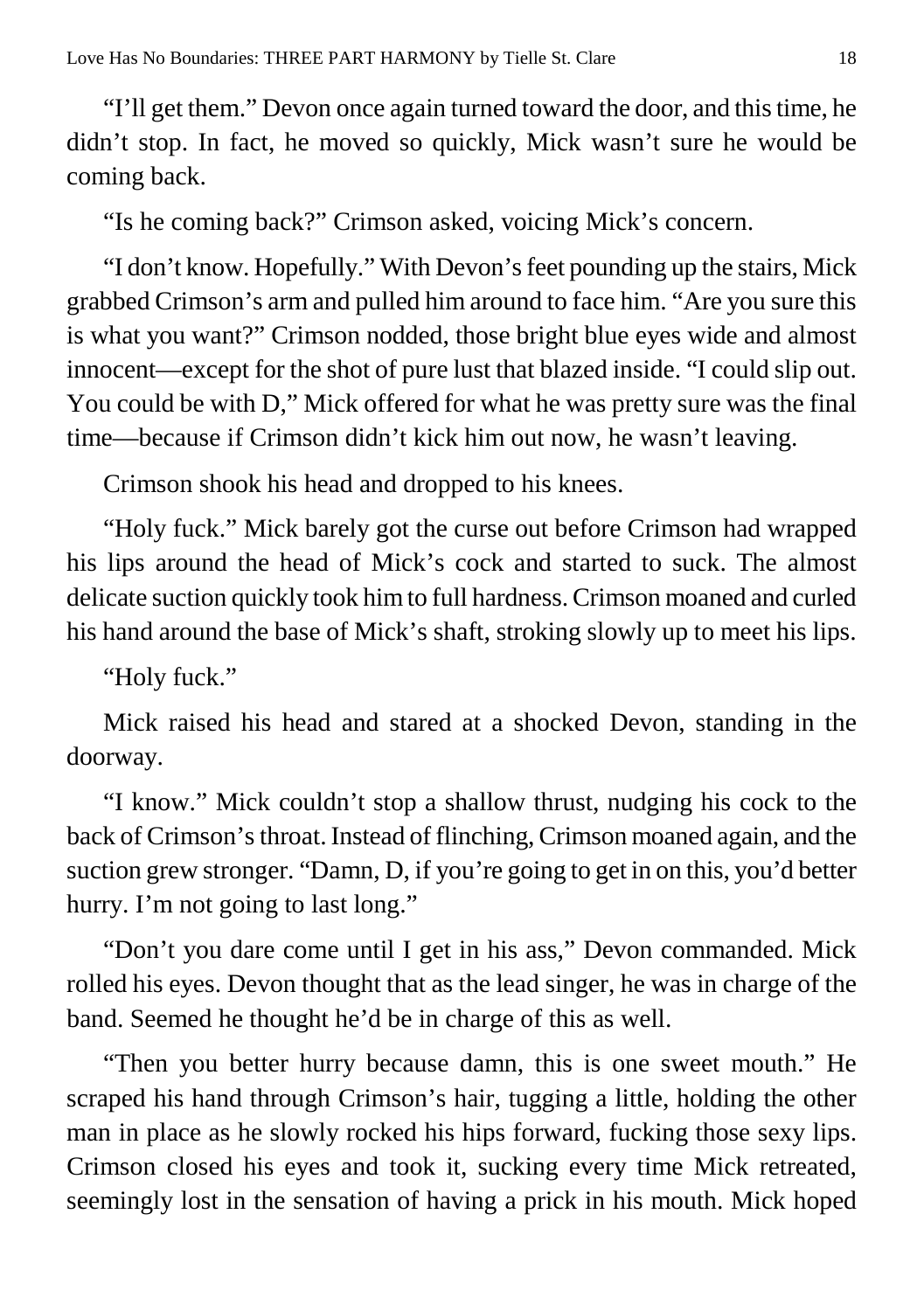Devon was watching and getting just a bit jealous. It was a pretty sight to see. Nothing was going to make Mick look away.

Except maybe…

The soft sound of material sliding against skin grabbed the corner of Mick's attention. He looked up from the intense vision of his cock sliding in and out of Crimson's mouth and saw Devon dragging hisshirt up and over his chest.

Mick tapped Crimson's shoulder and eased back, easing his cock out of Crimson's mouth. Crimson's eyes blinked open and he stared up. The shocked, almost offended look on his face made Mick laugh.

"Don't worry, baby. I'm not done with that mouth yet, but I didn't want you to miss the show."

Crimson spun around on his knees and watched. Devon must have been delaying until he had both men's attention. As Crimson stilled, Devon undid the fly of his shorts and shoved them down. Mick knew, vaguely remembered, what Devon looked like when he was hard, but damn…

"Wow." The soft sigh of admiration from Crimson was followed by him sinking down and resting against Mick's legs. "His dick isn't tiny."

Mick couldn't stop his laughter. Devon grimaced. "I told you it wasn't."

"But guys always say that," Mick said when he caught his breath. "You can't ever believe them."

"Bite me"

Mick felt a little bad. Devon didn't like to be teased. He liked to be in charge, be the one the world admired. Still, he needed to lighten up a little. This was supposed to be fun.

Devon strolled forward and Crimson went back onto his knees, his eager eyes locked on Devon's prick. The thick shaft continued to fill under his steady gaze. Devon wasn't overly long but his shaft was thick, and Crimson was going to feel every inch of that in his ass.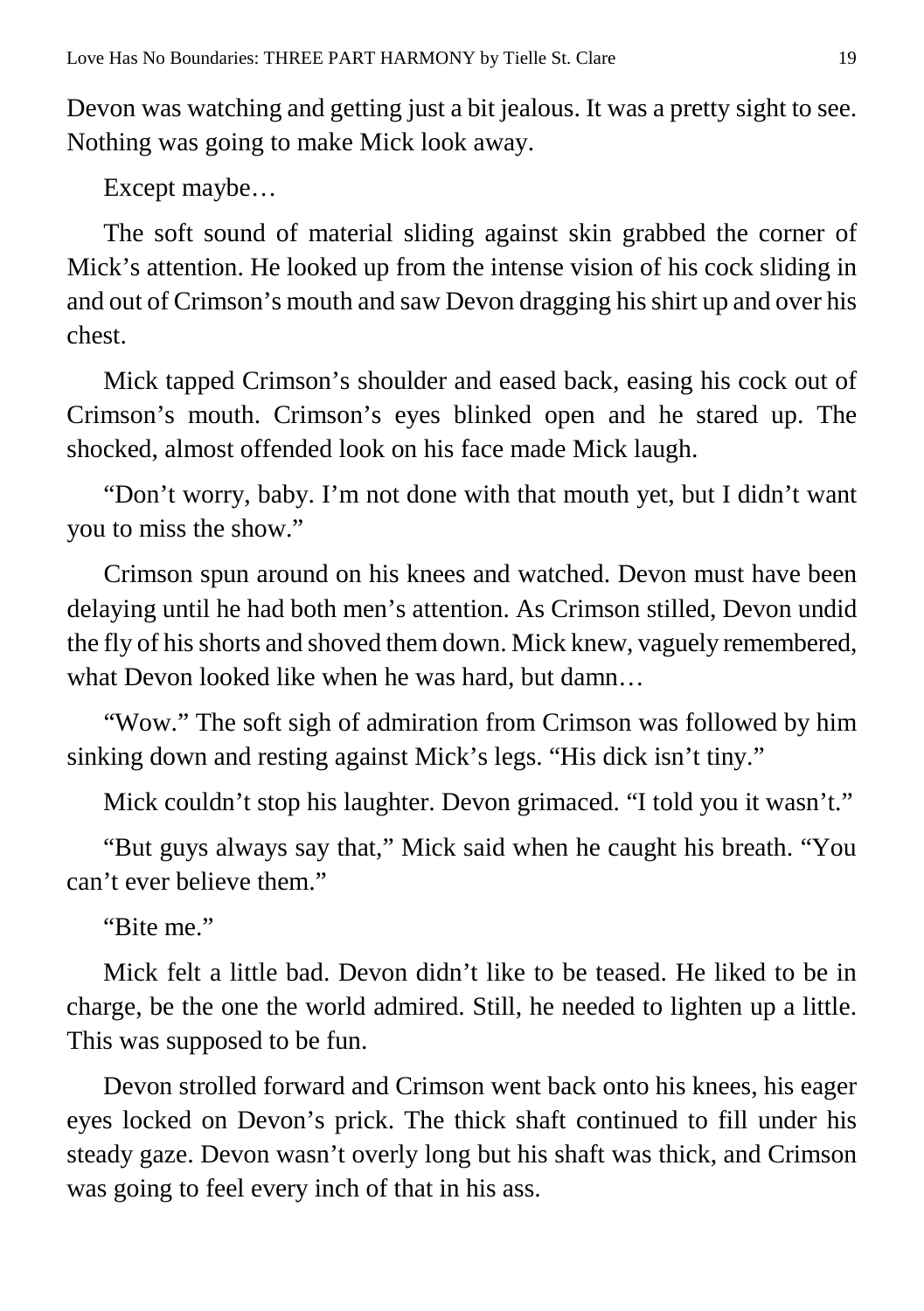From the eager look on Crimson's face, he wasn't worried. He reminded Mick of a puppy, eager for his master's hand to pet him, rub his belly. Crimson's butt even twitched as if he were wagging his tail.

Part of Mick felt left out, and then Crimson tipped his head back, then leaning forward, he lapped a drop of pre-come off the tip of Mick's cock.

Mick watched in amazement as Crimson smiled as if quietly pleased with himself, then turned to Devon. He slid his hand across Devon's thigh. Devon stopped and let the other man caress him, spreading his legs a little to give him access. The shy smile once again formed on Crimson's lips, but Mick didn't believe the innocence in those eyes any longer. The damn kid was seducing both of them.

Crimson wrapped his fingers around Devon's cock, sliding his hand up and down in smooth strokes.

Fuck, they were hot. Crimson's pale-blond hair against Devon's tan skin. That nagging part of Mick's mind told him to bow out. This time it was Devon who drew him back. He dragged his gaze away from Crimson and met Mick's stare. A spark he hadn't seen in Devon's eyes since the two of them had tried to fuck flared.

Crimson leaned in closer and buried his nose at the base of Devon's cock, drawing in a deep breath.

Mick swallowed the lump in his throat and couldn't resist another meeting with Devon's stare. His wide eyes mirrored Mick's shock. Where the hell had their mild-mannered keyboardist gone? Instead, this sexy, confident creature seemed to be seducing themboth. He must have licked or kissed Devon's cock because Devon grunted. He slapped his hand on Mick's shoulder as if his knees were wobbling and he needed the extra support.

Crimson drew back, sitting once again on his heels. The pose should have been submissive, but the wicked smile curving those soft lips made it clear who was in charge of this little scenario.

"What's next, baby?" Mick asked.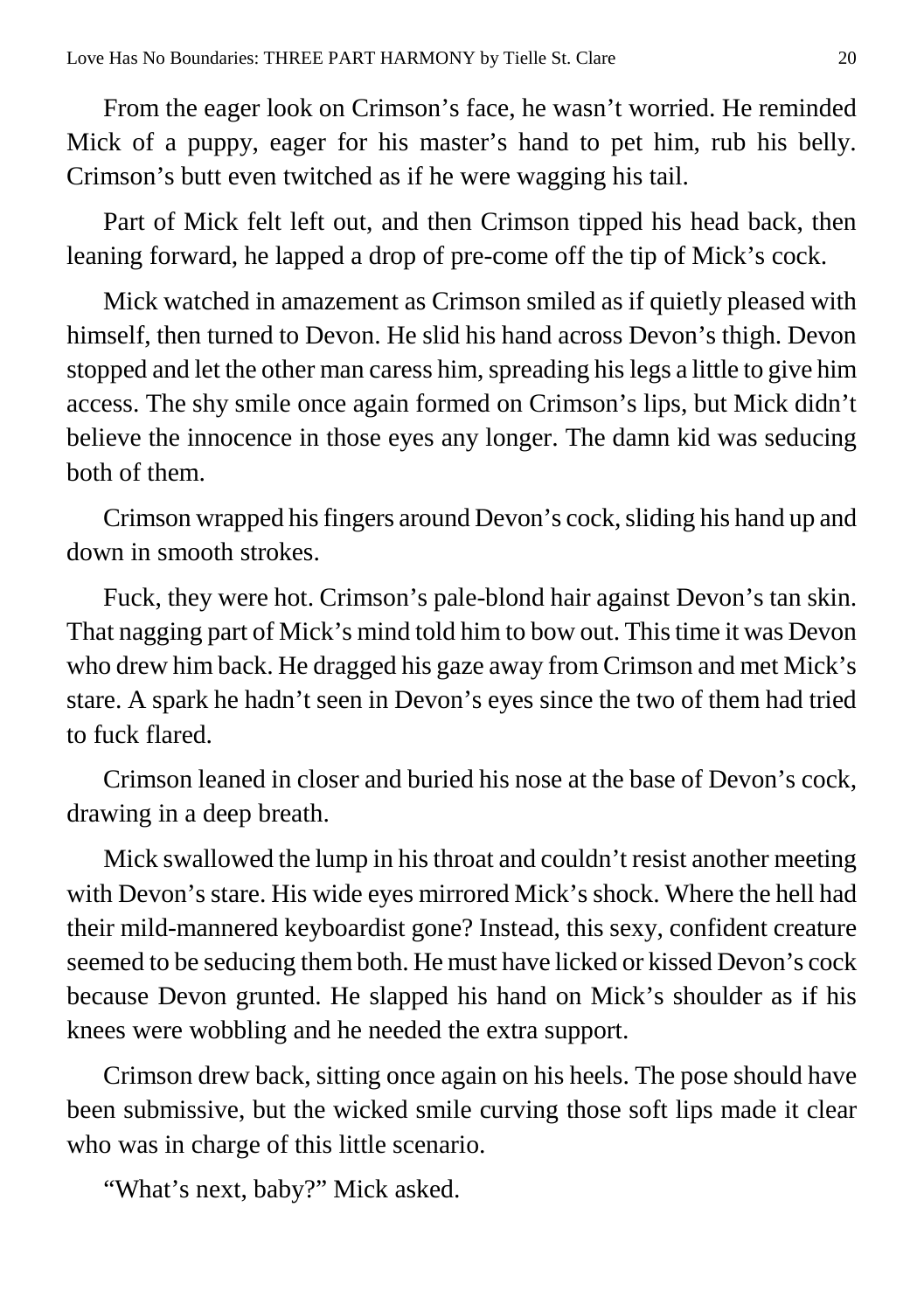The smile on Crimson'sface got wider, and a hint of wickedness appeared in that eager grin.

"In my dream, you're in my mouth and Devon's fucking me."

"You've been dreaming about this?"

Crimson's cheeks turned red but he didn't look away from Mick's stare.

"Well, we shouldn't disappoint the kid," Devon drawled. He raised his chin, directing Mick to the piano bench. "Get comfortable."

Used to Devon being in charge, Mick shrugged and followed the command, draping himself casually across the piano bench and spreading his legs wide. Crimson crawled across the small space, hips swaying, drawing Mick's attention to Crimson's ass. When Mick glanced up, he noticed Devon staring at the exact same place.

The distraction of Crimson's butt didn't last long for Mick. The smaller man eased his way between Mick'sthighs. In one smooth, practiced move, he kissed the head of Mick's cock, slurping just the tip into his mouth before he drew back. As if he knew Mick watched, Crimson ran histongue along his lips as if wanting to capture the taste of pre-come.

#### "Yum."

Breath caught in Mick's throat as Crimson opened his mouth and gulped the first few inches of Mick's cock into his mouth. Mick tipped his head back even as he curled his fingers around the edge of the piano bench, holding himself in place as Crimson pushed a little deeper, until the head of Mick's cock tapped the back of his throat.

Crimson drew back, sucking as he retreated. Fuck, it was too soon to come but it had been a long time since anyone had given his dick this much attention. Holding himself still so he didn't startle his lover, Mick forced his lungs to expand in slow, rhythmic breaths.

Lost in his own sensations, he almost missed when Devon moved close to the piano. Devon tipped his head to the left as he watched, his gaze locked on Crimson's mouth sliding up and down Mick's prick.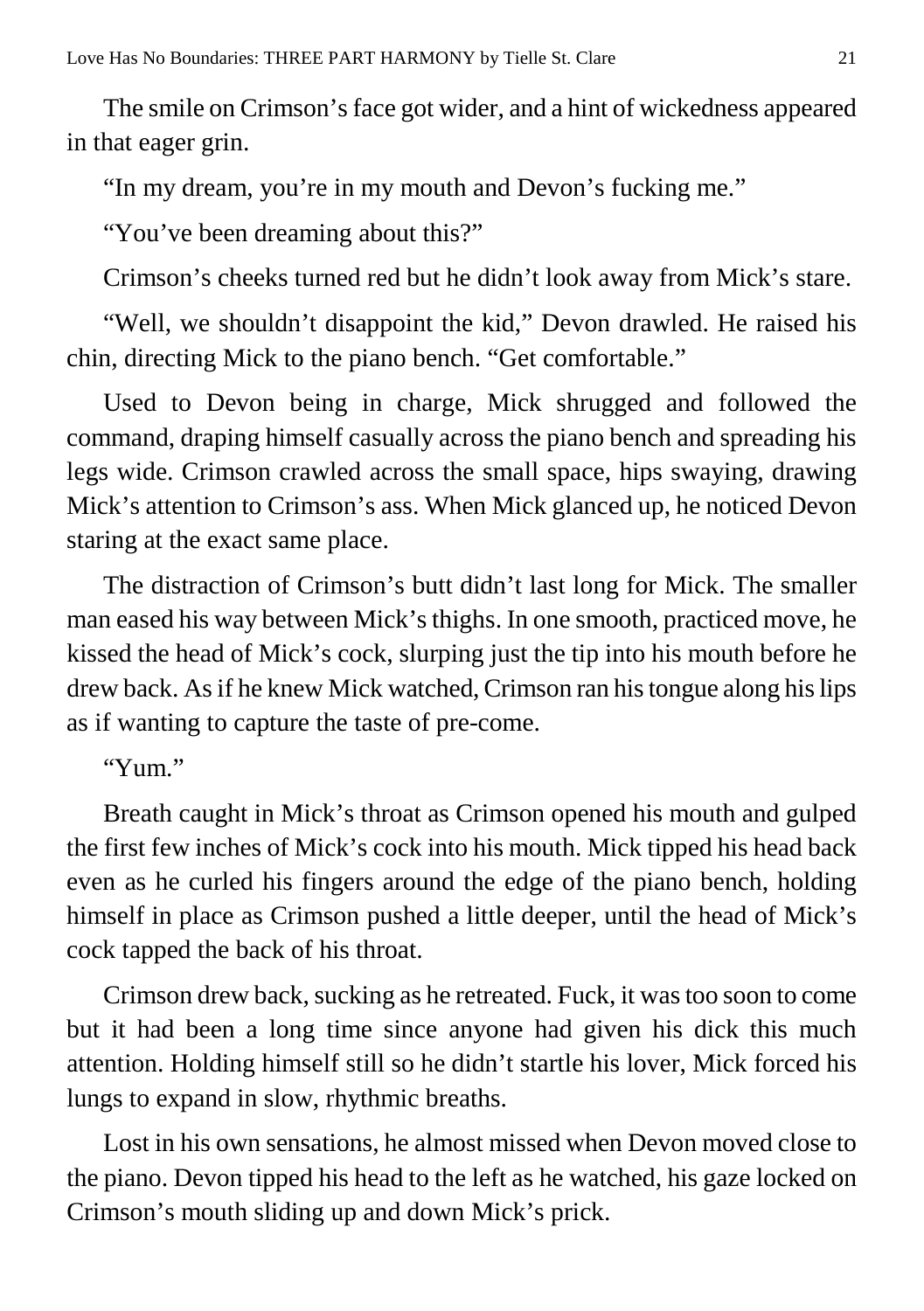Mick dug his fingernails into the soft wood and held on, fighting the urge to thrust his dick deeper into Crimson's mouth. The kid definitely wasn't a virgin, even so, Mick didn't know how much experience he had and didn't want to break the mood by choking his brand-new lover.

A low moan rumbled from the side. Mick's head dropped to the right and he stared at Devon… staring at them, hand wrapped around his cock, eyes locked on Crimson's mouth and Mick's prick.

Slowly, Devon jacked his shaft up and down.

"Stop." Mick couldn't believe the word had shot fromhis mouth, not when it might pull Crimson off his cock. Crimson lifted his head, his lips red and glistening with saliva. He met Mick's stare with a look that screamed if Mick said one wrong word, the kid would retreat forever. "Not you, baby," Mick reassured him. He stroked his hand across Crimson's short blond hair. "I just didn't want D to come before he'd had a chance to fuck your sweet ass."

Crimson blinked and looked over at Devon, his stare almost accusing. "You weren't going to do that, were you?"

Mick squished his lips together to stop from laughing. Damn, somehow shy little Crimson had taken control. Devon shook his head and took the three steps he needed to get back to Crimson's ass.

The *snick* of the lube bottle opening seemed to echo around the room and Mick waited.

Surely Crimson would start sucking again now that Devon was clearly getting him ready. But no…

Devon reached behind Crimson, just out of Mick's sight line, although he could imagine what was happening by the way Crimson arched his body, and the bliss on his face.

The unseen action tempted him—Devon's hand pumping in and out of Crimson. Devon paused, and Mick knew he was adding another finger. Tension zipped through Crimson's body and he closed his eyes.

"Too much, baby?" Mick tightened his grip on Crimson's hair.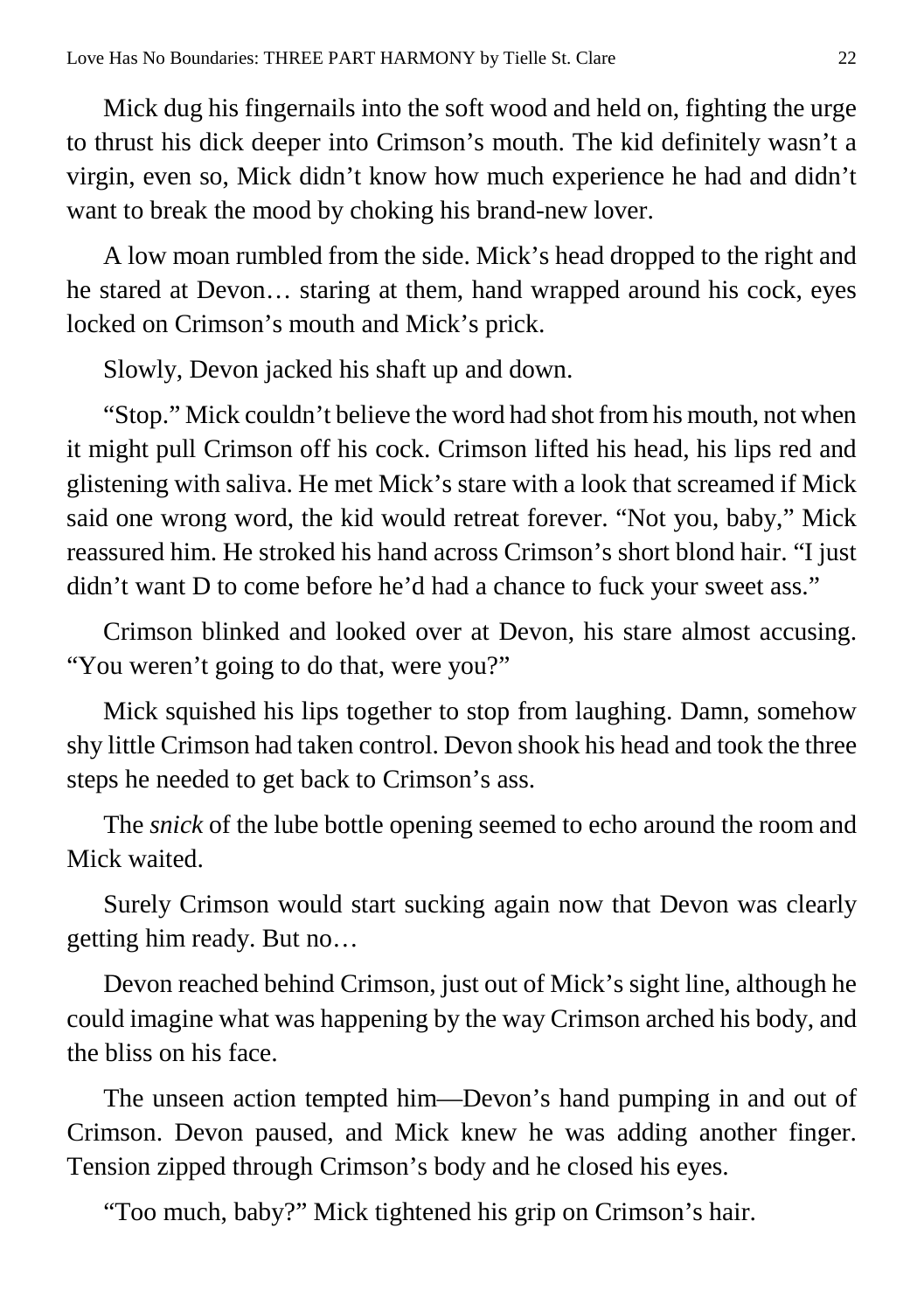Crimson shook his head within the constraints of Mick's hold.

"I like the burn." He turned and kissed the inside of Mick's wrist. That sexy little ass rocked back and Mick groaned, imagining how that hole would feel wrapped around his cock.

"Damn it, D, finish him up already," Mick groused. "I'm going to come just watching you two."

Crimson's head snapped up and a pout curled his lower lip, making Mick ache to be sliding back into this mouth. "Don't you dare," Crimson commanded.

Devon looked up and he stared at Mick. The words were silent, but Mick understood each one. Somehow, they'd become Crimson's bitches.

Mick shrugged. What the hell. At least he was going to get to come in the mouth he'd been fantasizing about for months—and get to watch Devon fuck Crimson's ass. All in all, it was going to be one hell of an afternoon… if Devon would just get a move on.

"Come on, man." Mick reached over, grabbed one of the condoms and tossed it at Devon. "Fuck him so we can all get off." Because he was pretty damn sure he wasn't going any farther until Crimson got his ass fucked.

Devon tore open the condom and rolled it down his shaft.

Mick couldn't look away. He'd always kind of dreamed of Devon's cock, and seeing it, hard and slicked up, ready to fuck—damn. Still, this was for Crimson.

A laugh tickled the back of Mick'sthroat. Right. He might explain it away later by saying they were doing it for Crimson but Mick knew—he wanted this.

So did Devon by the hungry look in his eyes, as he lined up his dick with Crimson's hole. Crimson swung around, his lips an inch from Mick's cock while Devon pushed in.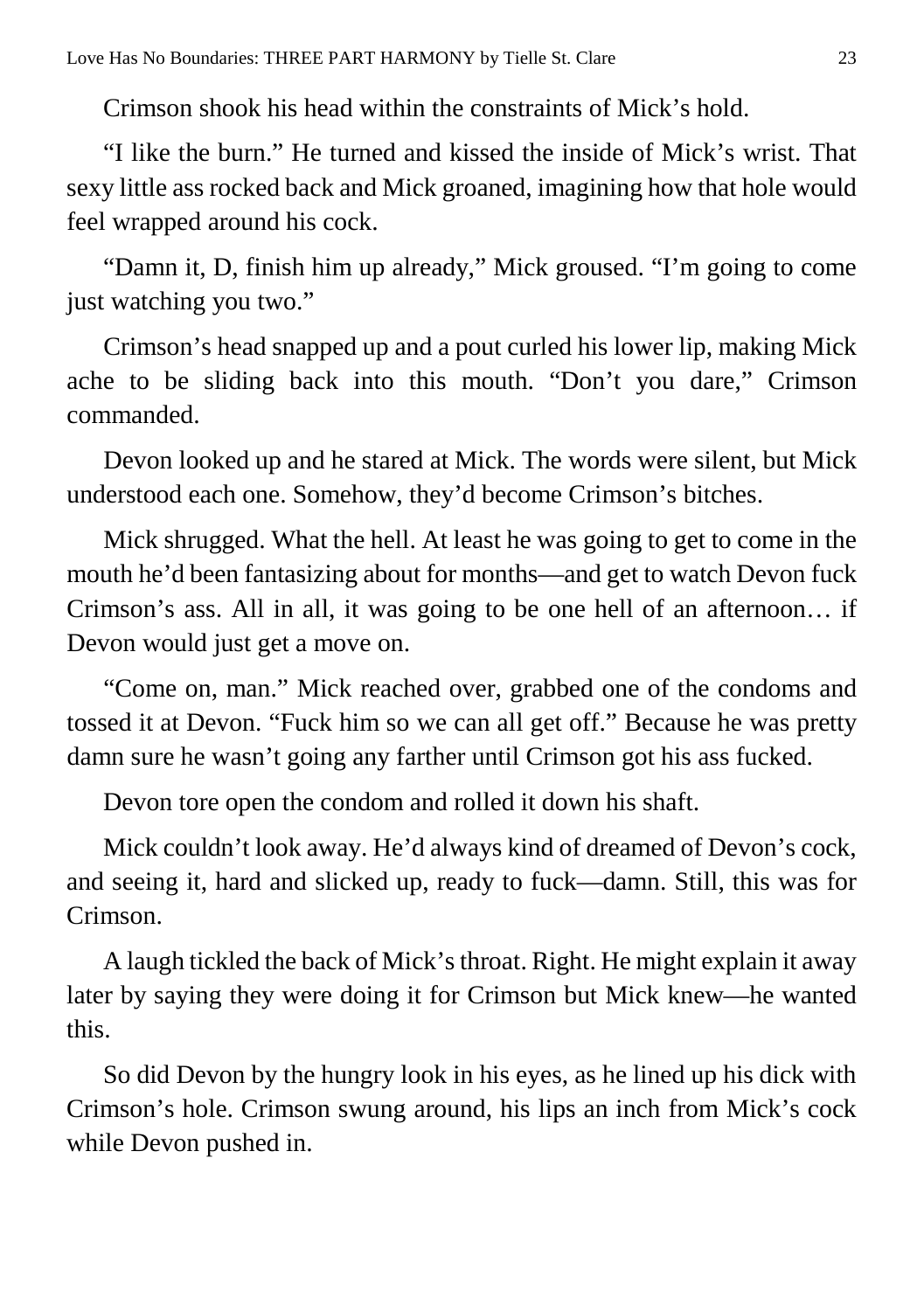Crimson's eyes fluttered in fast little blinks, and his grip on Mick's thighs tightened almost to the point of pain. A heartbeat later, the tiny pinpricks from his nails eased. And Crimson took a breath.

"You okay?" Mick asked. Damn, he felt like all he was doing was watching out for Crimson, who clearly didn't need to be protected. Except... he did. The soft light in his eyes reached into Mick's chest and squeezed his heart.

The right side of Crimson's mouth pulled up into a smile. He leaned forward, taking Mick's cock deep, almost to the back of his throat before he retreated, pulling completely off Mick's shaft. The loss of the sexy suction made Mick's head spin, but within seconds it was back—slow, steady sucks, teasing and tempting—just not enough to make him come.

He relaxed and told himself to enjoy it. He had a feast of sexy male flesh before him. Mick couldn't decide which he wanted to watch more—Crimson's mouth on his cock, or Devon pounding into Crimson's ass. In the end, he had the best of both. Devon pumped his hips forward, driving Crimson onto Mick's cock. The deep penetration was perfect.

Devon thrust again—and clearly hit Crimson's sweet spot because the man groaned. The sound sent wicked vibrations through Mick's cock. Unable to remain passive any longer, he gripped Crimson's hair and rocked his dick in and out of that sweet mouth. And Crimson took him.

He glanced up and noticed Devon wasn't moving. He was watching. And touching, his hands sliding down Crimson's slim back. "That's it, pretty boy. Suck that cock. Show us how much you can take."

The sexual commands seemed to be just what Crimson wanted—or needed. He sucked harder, trying to please them both.

Mick pulsed up, the sweet suction on his cock taking him to the edge quickly. Part of him wanted this to last but then he remembered they had two weeks before the plane came to pick them up. If he had anything to say about it, this wouldn't be the last time Crimson sucked him off.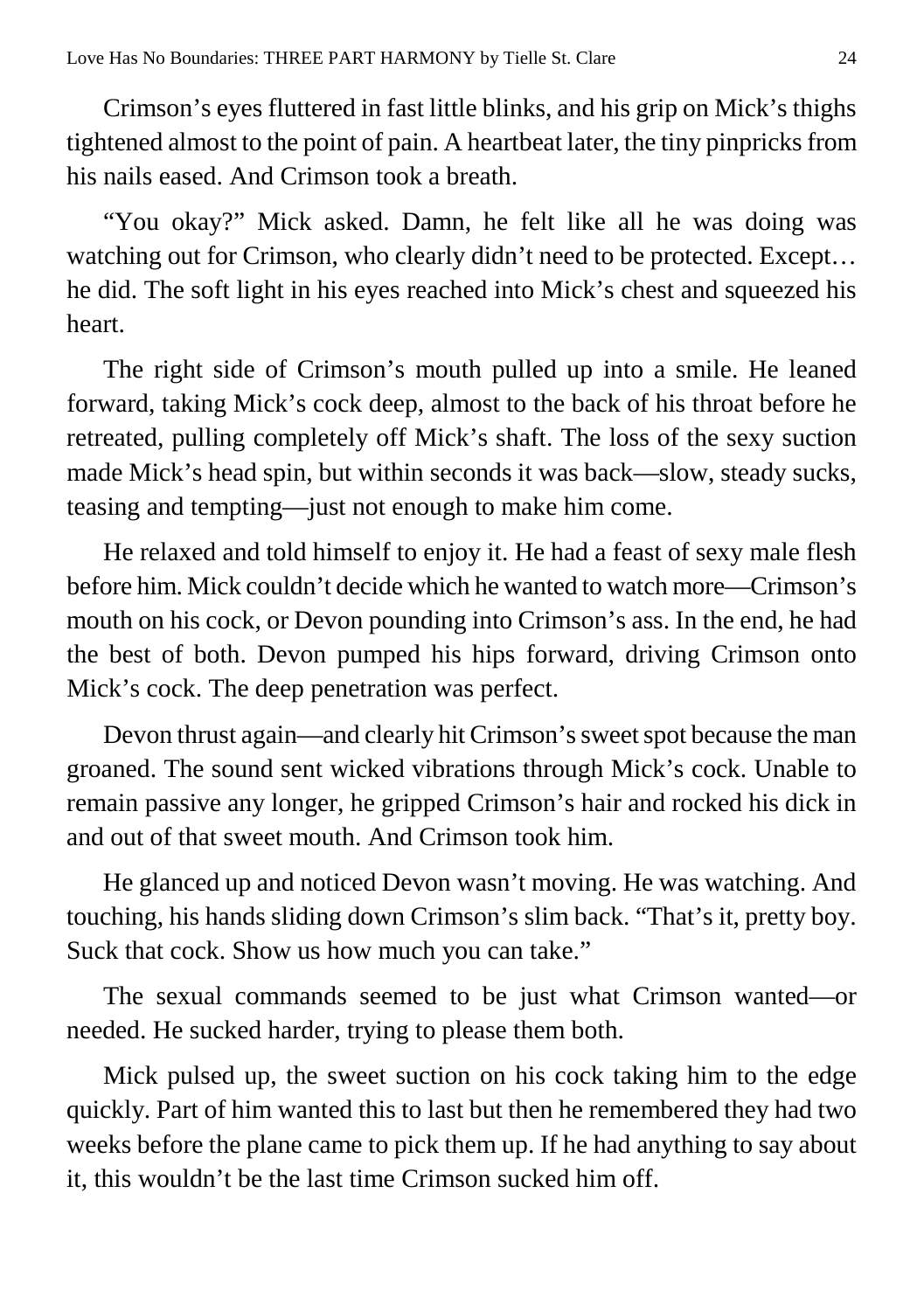Mick concentrated on the sight of that mouth stretched around his dick. His balls drew up.

"Harder, Crimson. He's almost there." Devon nudged his hips forward. The movement sent the tip of Mick's cock into Crimson's throat, and damn... the kid swallowed, taking him even deeper.

Mick couldn't contain his shout. "Once more like that."

Devon did his part, fucking Crimson's ass with enough force to urge Mick's cock into another deep thrust. The subtle pressure on the head of his shaft was too much for Mick. He cried out and came, pouring his come down Crimson's throat. The kid took it all, sucking as he eased back, as if he wanted to drain Mick of all his come.

Devon moaned. Mick didn't know if it was the sight of him coming or if Crimson's ass had clenched when he'd filled the younger man's mouth. Didn't matter. Devon was clearly done waiting. He drew back and started to fuck Crimson in earnest.

Mick eased the younger man away, letting his cock slip from Crimson's mouth. Not that he didn't love the attention—even after coming, when his cock was a bit too sensitive—but he was a little worried about Crimson'steeth as Devon got going.

Devon gripped Crimson's hips, holding him in place as he fucked him, hard. Mick's own ass ached in sympathy. Crimson seemed to love it. The strokes were long and deep, and every time Devon hit Crimson's gland, the younger man would moan and shiver.

He might have felt left out if it hadn't been for the way Crimson clung to him, fingers digging into Mick's thighs, hot breath panting against his skin. Mick did everything he could to support the young man, touching him, telling him how sexy he looked with Devon's dick in his ass.

"Fuck!" Devon slammed into Crimson with enough force to make Mick wince. The other man didn't even flinch, just moaned and opened his mouth to gasp in a harsh breath.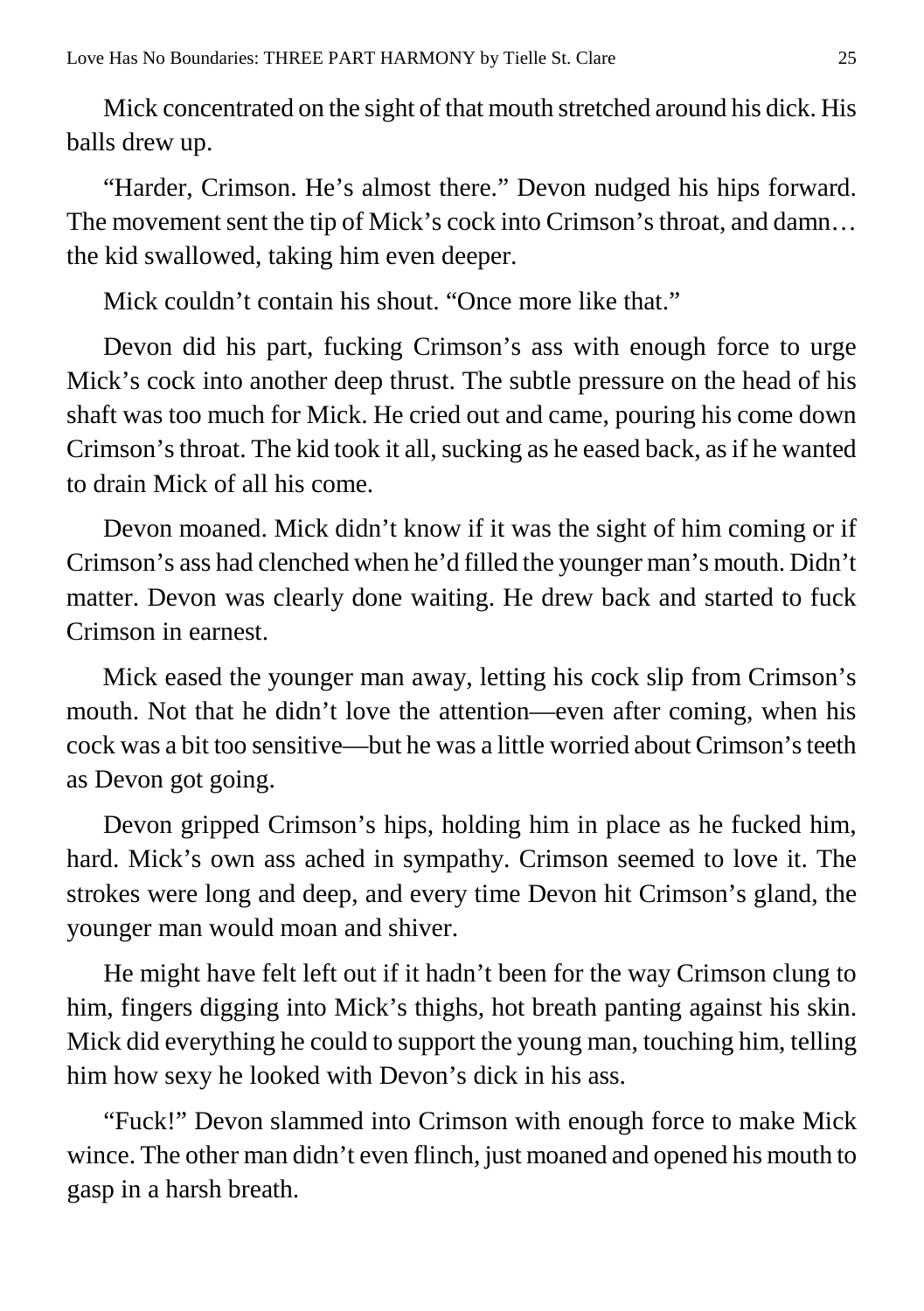"Can you come like this?" Mick asked, rubbing Crimson on his shoulder. Crimson shook his head but he didn't stop moving his hips.

"Close but—" The breathless words fell across Mick's thighs. "I need—"

"D, give him a hand," Mick commanded. True, he could have released Crimson and knelt beside him to wrap his hand around the man's cock, but he decided he didn't want to let go of the sweet body leaning heavily on his.

Devon looked up and glared at Mick as if pissed off by the interruption. Or maybe it was because Mick had given him an order and he hated to take orders from anyone, especially Mick.

But Devon released his hand on Crimson's hip and reached around. Almost immediately, he lost the rhythm, twisting to the side and almost tipping over. "Fuck!"

Mick bit his lips to stop from laughing. "Sorry. You keep doing what you're doing." He tapped Devon's arm. "I got it." He bent over, draping his torso over Crimson's back and reaching beneath his body. He wrapped his fingers around Crimson's shaft, squeezing just enough that he heard the change in Crimson's breath. "Fuck him," Mick commanded and this time, Devon obeyed. He thrust forward, sending Crimson's dick through Mick's fist. Oh yeah. That was perfect. Devon might be fucking him—Mick would make him come.

It didn't take much. A few strokes and Crimson cried out, his nails digging into Mick's flesh as he spilled across the old carpet. Seconds later, Devon moaned and drove into Crimson's ass one final time, holding himself deep as he rode out his orgasm.

Mick dropped his head down, his cheek against the base of Crimson's spine, exhaustion overwhelming him. A soft kiss brushed his shoulder and Devon skimmed his hands along Mick's sides, as if he just needed to touch.

He didn't know how long they rested there, a strange pillar of bodies supporting one another, until the heat—of the room, of their skin pressed against each other—became too much and Mick had to straighten up.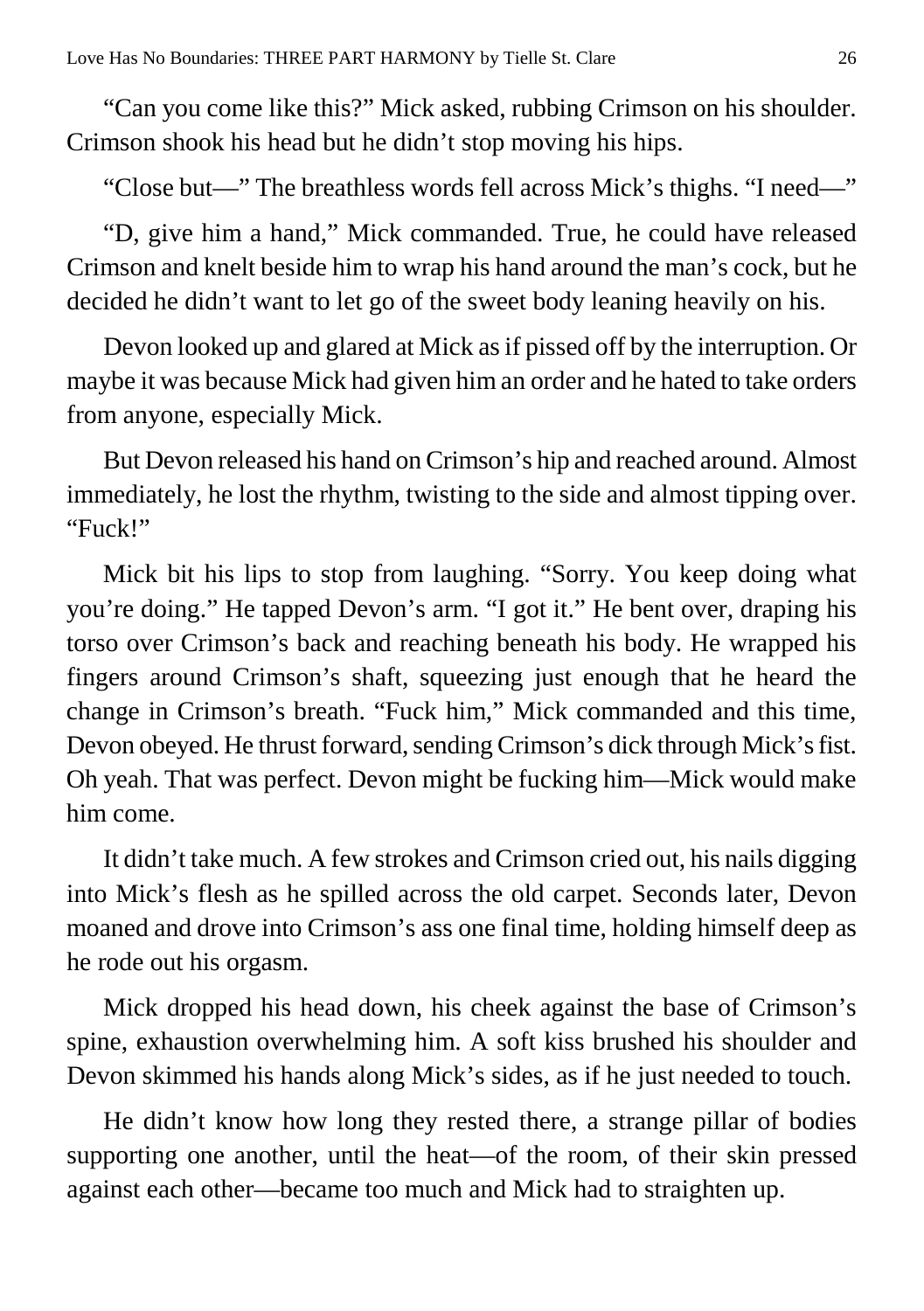Devon eased his hips back, slipping his cock from Crimson's hole. They both groaned and sagged to the side as if the connection between them had been the only thing keeping them upright. Crimson leaned his head against Mick's thigh and closed his eyes, his lips open and chest billowing in short, fast breaths. Devon leaned in and pressed a kiss on Crimson's shoulder.

The younger man smiled. He looked practically angelic—except for the red, slightly puffy lips and the scent of sex in the air. He opened his eyes and slipped his hand behind Devon's neck, drawing him forward. Mick watched from his perch on the piano bench. Devon seemed to hesitate for just a moment, then leaned in, meeting Crimson's waiting mouth.

Mick couldn't look away. The sexual sight before him made his prick struggle to get hard again. It wouldn't take much.

Devon eased back and ran his tongue along the inside of his lips.

"He tastes good, doesn't he?" Crimson asked and Mick realized they were talking about him—the taste of Mick's come lingering in Crimson's mouth. Devon nodded and placed another quick kiss on Crimson's lips before pushing himself up to stand and walked out of the room. "Did I say something wrong?" Crimson asked.

"No." Mick slid his fingers through Crimson's blond hair. "He's fine." At least Mick hoped so. Crimson would be crushed if Devon rejected him now. And Mick realized he didn't want to go back to the way things were. No, he and Devon hadn't—technically—fucked, but they'd gotten closer than they had in years. Who knows? Mick thought. *Maybe I'm mature enough now to let D top me.* The idea didn't seem as frightening as it had almost a decade ago, when they'd both been trying to prove who was more manly.

Devon strolled back into the living room, still naked, condom gone, a damp washcloth in his hand. He crouched down and ran the cloth between Crimson's ass cheeks, wiping away the traces of their fucking. Crimson blushed and pressed his cheek against Mick's thigh. Devon tossed the rag toward the doorway and dropped to the floor. He picked up the music and draped it across his lap.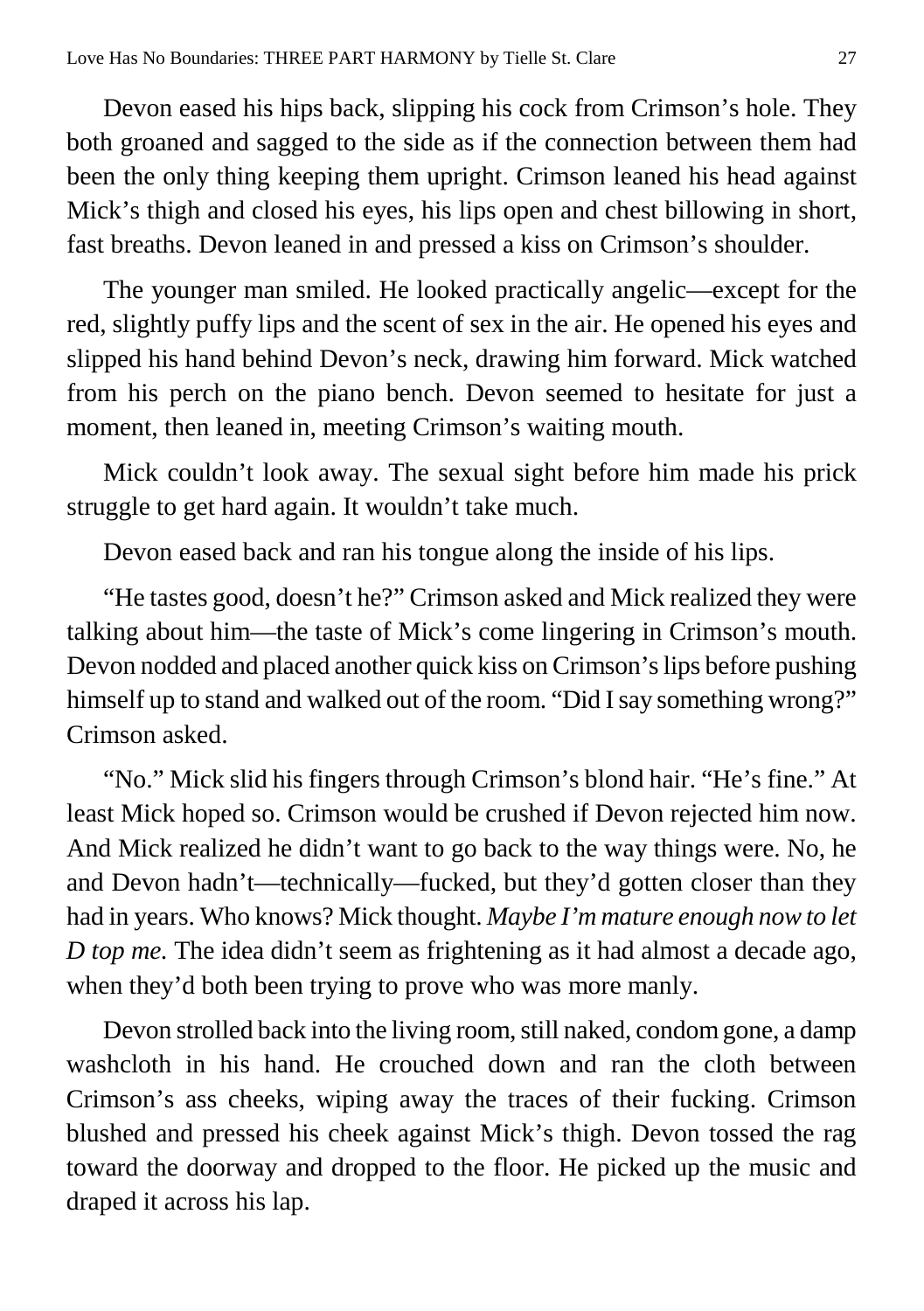Mick dragged his head up. "You seriously expect to work? Now?" He couldn't keep the laughter out of his voice.

The edge of Devon's mouth kicked up. "What can I say? I'm feeling inspired."

Crimson pushed his body upright as if energy suddenly shot through him. "You know, so am I." He stood up, his sculpted chest right in front of Mick's face. Crimson bent down and covered Mick's mouth in a kiss. Startled, it took him a moment to respond. Then Mick wrapped his hand around Crimson's neck, holding him in place as he drove his tongue into the other man's mouth. He could still taste the faintest hint of his own come combined with the unique flavor of Crimson.

Crimson jerked back, his breath coming fast and hard once again. "Don't forget where we left off," he whispered. Then he straightened up and fluttered his hands toward Mick. "Get out of my spot," he said when Mick didn't move fast enough.

Chuckling, Mick pushed himself off the piano bench and let Crimson sit down. The guy's hands immediately hit the keys and ran through the melody they'd been working on, this time with a new tone beneath it. Mick was a selftaught musician, so he couldn't tell if it was a minor or major tone change, but it added ominous power to the notes.

"Fuck, that's it." Mick grabbed his guitar and sat down on the couch, trying to match the sounds. Devon hummed and sung along. It didn't quite blend even if the base was there.

After about twenty minutes, Crimson hit a final note and they let silence settle for a moment.

Slowly he spun in his seat and draped his arms backward across the keyboard. Mick leaned over him, palm against the piano, peering at the music as if it would reveal the mystery. They were so close. Mick could almost taste it. Something, some little fucking thing was still missing.

"Maybe getting fucked unblocked you, babe," Devon said.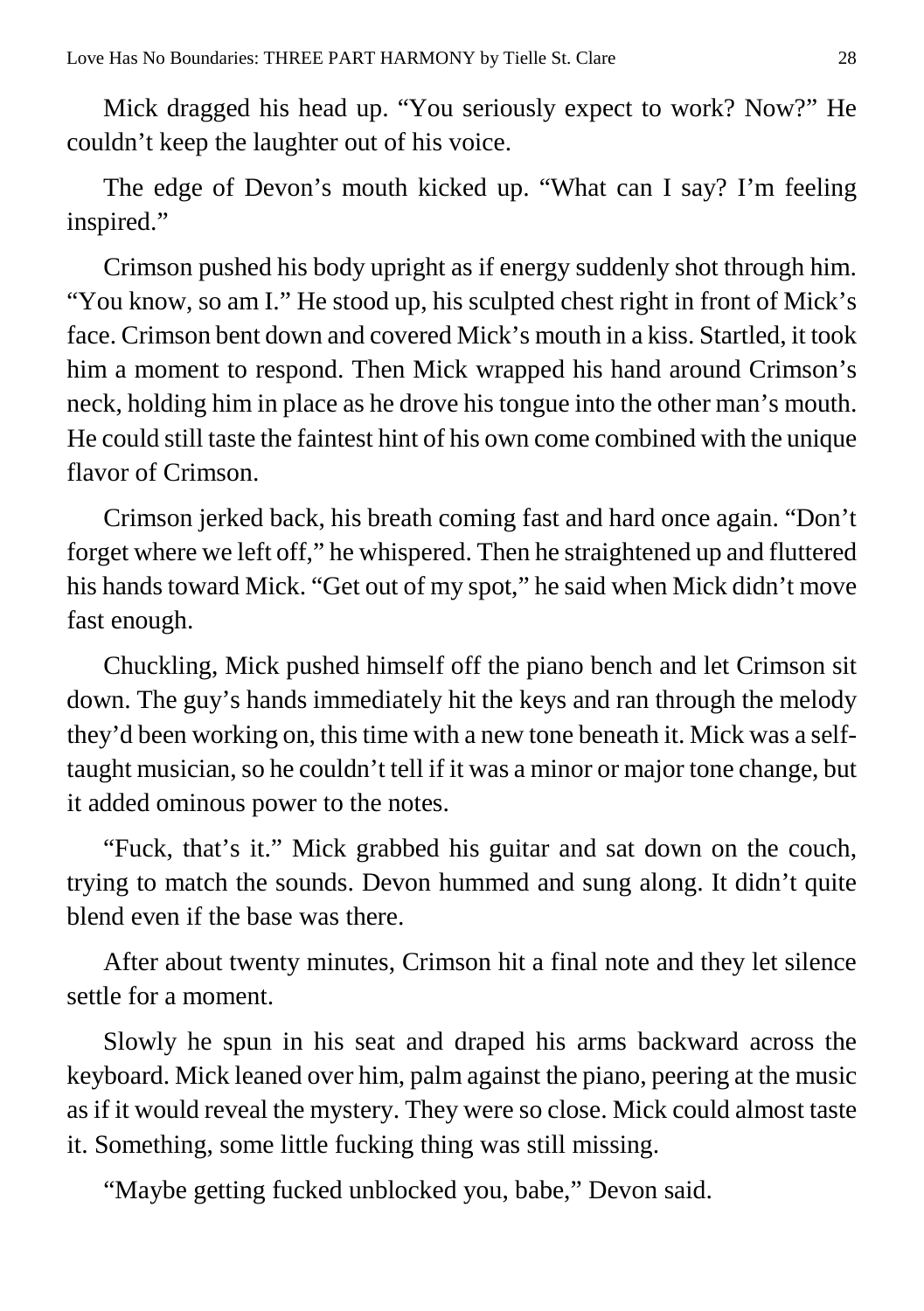Crimson's lips curled into a smile and he looked down at Devon, still sitting on the floor. "It's almost there. Maybe I need to be fucked again and again until we get it right."

Mick's cock twitched. It had been enough time and he hadn't had a chance at Crimson's ass.

"Maybe we should work naked from now on," Devon said.

"We'd never get anything done." Crimson stroked the back of his fingers across Mick's cut abs. "Too distracting." His voice sounded sleepy and sexual—and no stuttering.

Mick kept that observation to himself. No need to make the kid selfconscious.

"I definitely feel cooler, though." Mick straightened up, and damn if he didn't feel a bit of a breeze. He looked out the window. It had been bright sunshine when they'd started. Now, it looked like the sun was setting. They hadn't worked that long.

He walked to the couch and put his knee on it, leaning over and peeking out the window. The long shadows he was expecting were gone. Before he could call the other two over so they'd have some warning that the world appeared to be ending, the skies opened up.

It came on quick. A few drops then a downpour. Water pooled on the dry ground but didn't sit for long before it sank into the soil. Raindrops pounded the metal roof, sounding like the entire cast from *Stomp!* doing a routine.

"What the hell?" Devon pushed up from the ground.

Crimson jumped out of his seat and ran to the window. "Wow, look at that."

The three of them stood there, watching.

"I bet that would feel so good," Crimson murmured.

"Let's go." Mick grabbed his hand and started toward the door. Crimson held back. "No one's going to see us. We're in the middle of nowhere."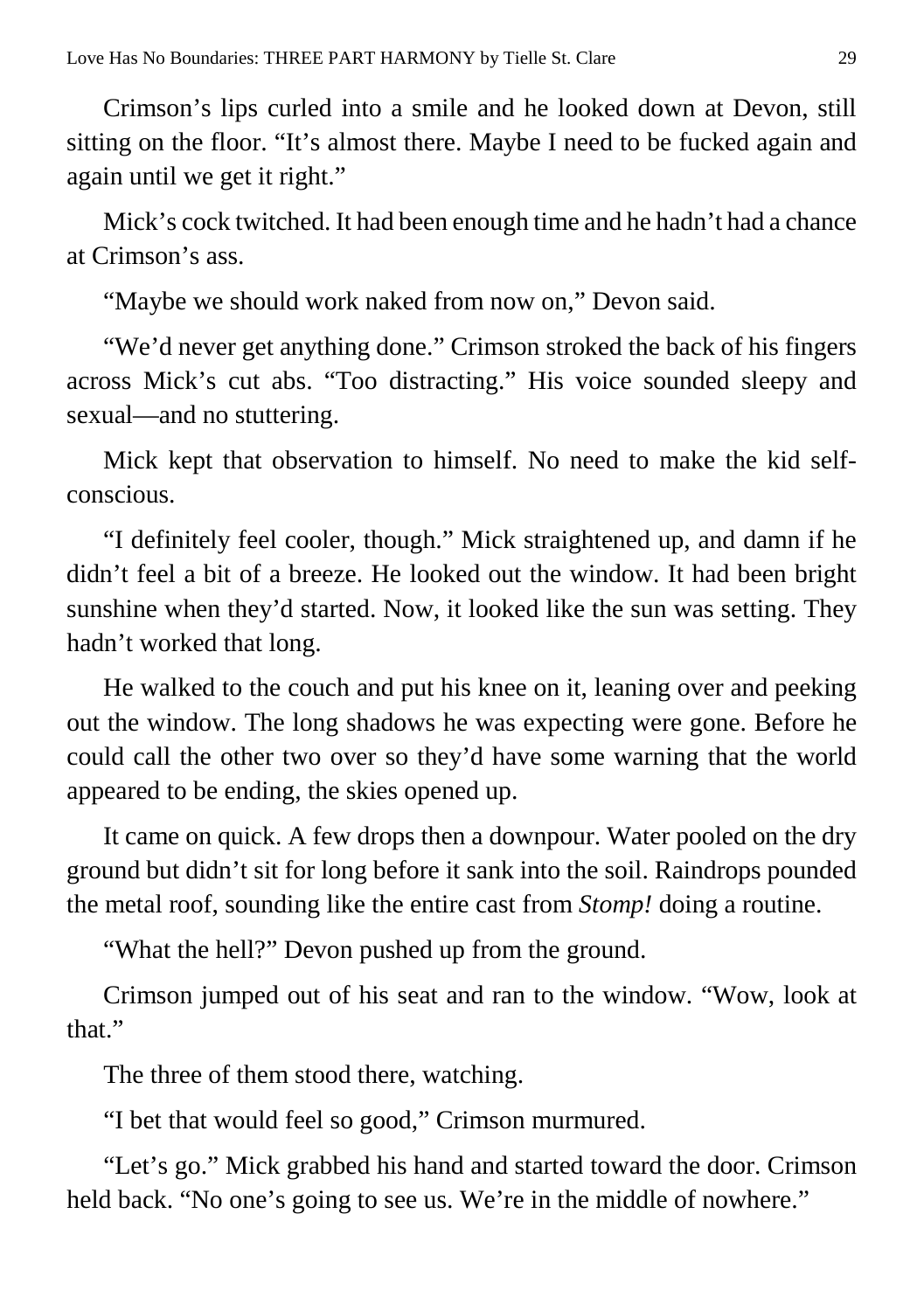As if he didn't want to leave anyone behind, Crimson took Devon's hand and pulled him along too. They stepped onto the porch. Mick hesitated for one heartbeat and then ran into the yard. The cold rain fell in sheets, so good against his hot skin.

Moments later his friends were with him. The dirt yard immediately turned to mud and they danced around. It wasn't graceful or rhythmic, they just leapt about, savoring the sensation of movement without sweating. The rain seemed to have scared the mosquitoes away for a brief period. He didn't know how long it would last, and he wanted to enjoy every moment of it.

Mick spun around, his foot getting caught on his other heel and he fell. Instinct took over and he grabbed whatever happened to be near to stop his earthly plummet. His hands latched onto Devon's shoulders and they both hit the ground. Mud splattered around their backs.

"What the—" Devon's shout was drowned out by Crimson's laughter.

"Woohoo! Naked mud wrestling! I love it!"

Mick raised his head and met Devon's eyes. The laughter pouring through that sexy green stare reminded him of when they first started—the energy, the electricity in Devon.

A dangerous glint filled those green eyes and he grabbed Mick by the shoulders, pulling him close. Every dominant thought that Mick possessed told him to resist, but instincts he hadn't expected—ones that might have developed as he'd gotten just a little bit older—wouldn't let him move away.

"Let the kid have what he wants," Devon whispered, though Mick knew from the look in his friend's eyes that it was so much more than that. Mick nodded. That seemed to be enough. Devon wrapped his leg around Mick's hip, pulling them close, their groins rubbing hard against each other. Every pulse was like a new jolt to Mick's cock.

The world shifted and Mick found himself on his back, Devon above him. In their late teens/early twenties they'd tried this and almost killed each other.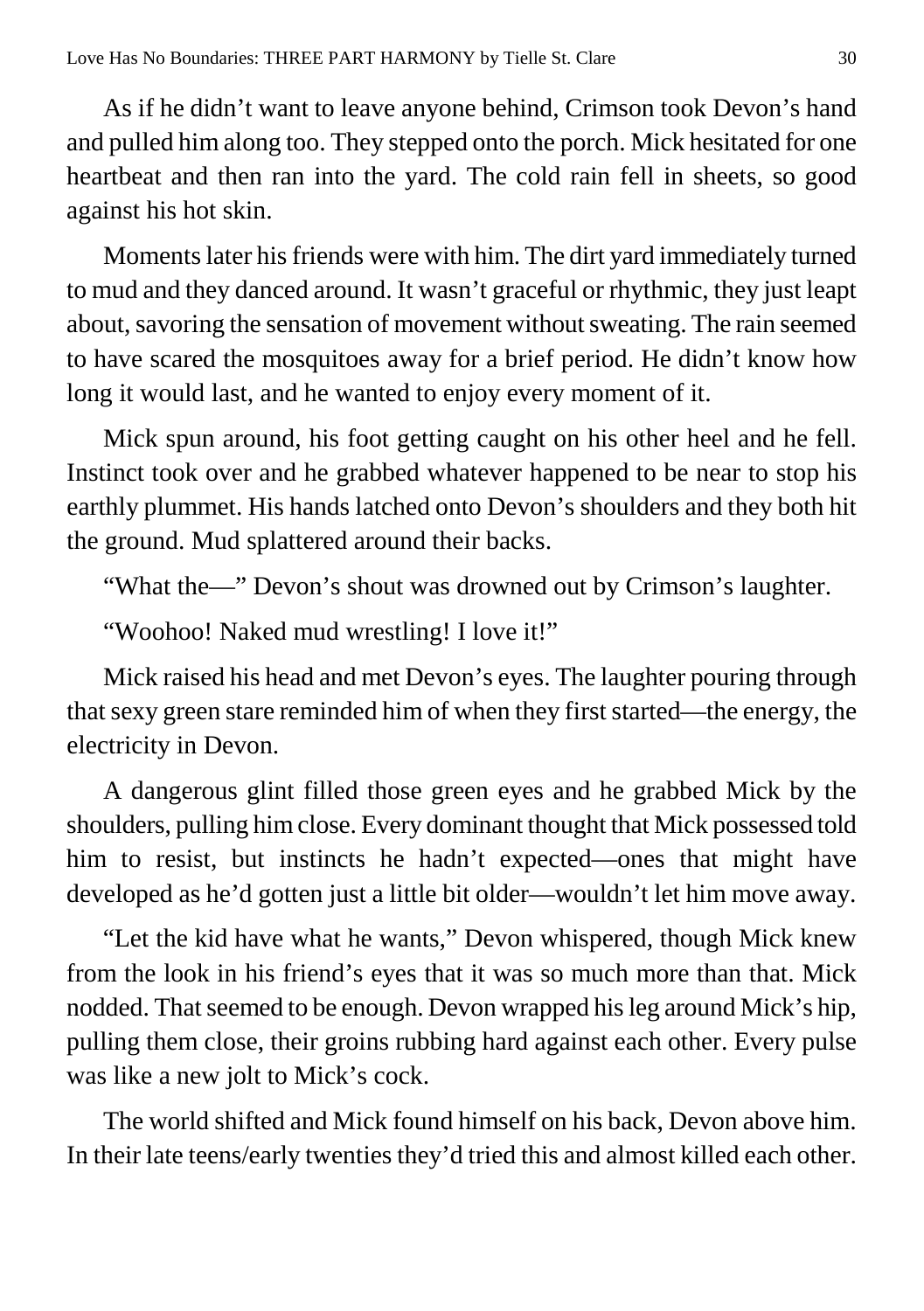Mick didn't know if it was maturity or love or just the desire to give his best friend what he wanted… but Mick had no fight left in him. He took a breath and let his muscles relax. The mud squished around his bare skin. He didn't care.

Devon pushed up, sliding his cock between Mick's legs. They were both hard again. Mick licked his lips and swallowed, bracing himself, knowing he would take whatever Devon wanted to give.

Bright green eyes stared down at him as Devon's body covered his. The rain was relentless, pounding down, creating a protective bubble around their break from reality.

For one brief moment, the world seemed to stand still.

Devon hesitated... then he moved, diving down, his lips meeting Mick's in a hot, opened-mouthed kiss.

They still struggled for dominance. It wasn't in Mick's nature to completely give up control, but damn…

Devon slipped his knees between Mick's and pushed up, spreading him wide. The hard thick cock that had so recently fucked Crimson's ass slid cross Mick's groin.

"Damn, you're amazing," Devon whispered against Mick's lips.

Mick drew back. "What about Crimson?"

"He's amazing too." Devon kissed him, hard cock sliding against hard cock. "I just…" The words trailed off but the steady pulse of Devon's cock didn't stop.

Mick couldn't resist sliding his hands down Devon's ass, cupping those firm hard mounds, pulling him tight against him. They moved in unison, Devon's hand curling around their cocks, providing enough pressure as they rocked against each other. Every stroke sent a new delicious jolt through Mick's cock—the rain and Devon's hot kisses blending in as background noise—until he cried out, spilling his come across Devon's stomach. The burst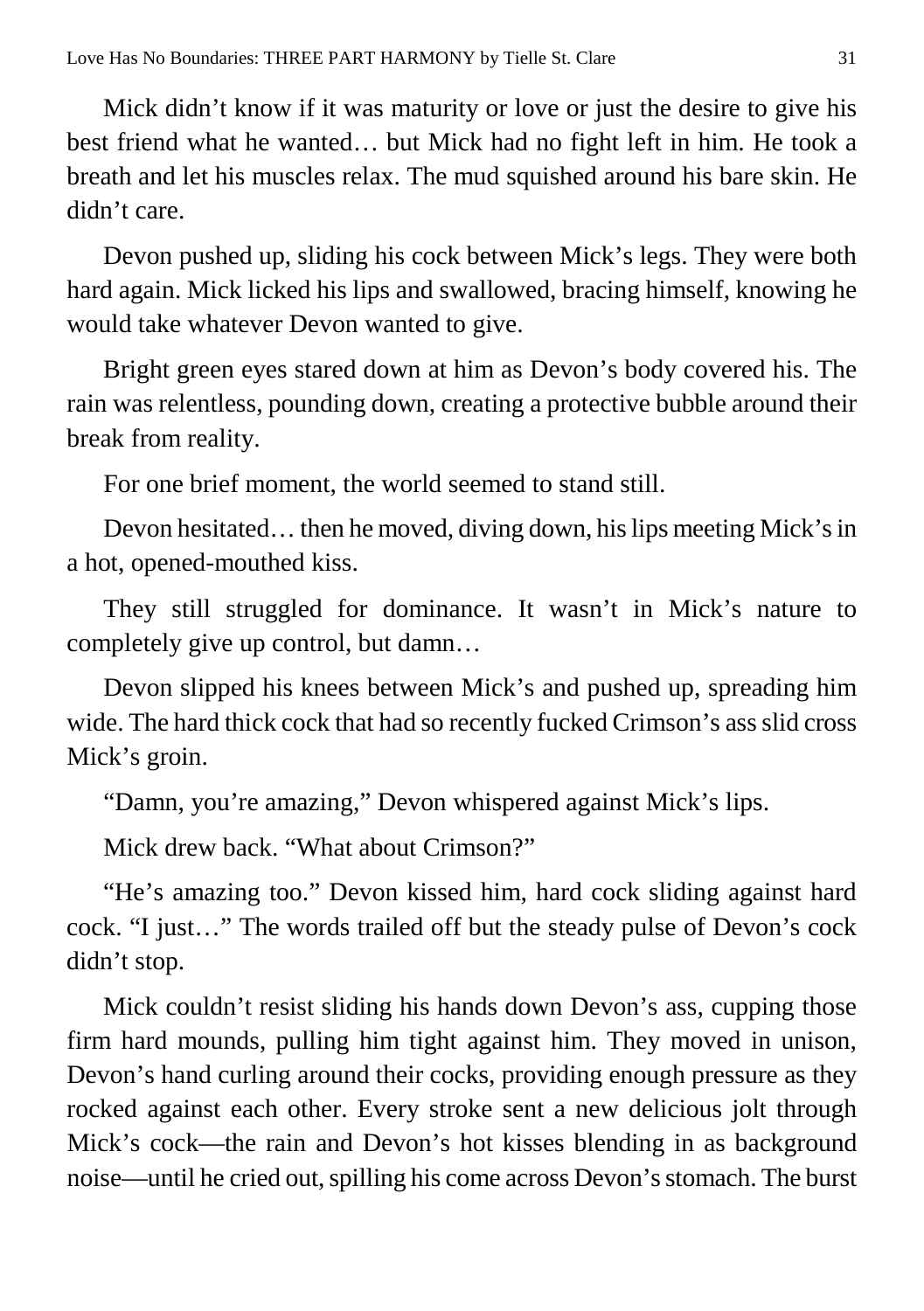of seed seemed to trigger Devon's orgasm and he groaned, the sound making Mick smile.

For a moment, they hung there—semen coating their skin, rain pelting down on them, breath pumping violently between them.

Mick looked down. His cock was getting soft, but so was Devon's.

"You okay?" Devon asked.

"Yeah but what about…" He nudged Devon aside and looked to where Crimson had been standing. "Where'd he go?"

"I'm sure he's fine," Devon said as rolled off Mick.

"You don't think seeing us together freaked him out?"

Devon looked down at Mick. "The kid just seduced the both of us. I seriously doubt a kiss and some rub and tug is going to freak him out."

"Yeah but—" Mick worried about Crimson and…

Music floated out the open window. Devon froze for one single heartbeat.

"That's it." He pushed himself up, grabbing Mick's hand as he moved, pulling him along as they stumbled back into the house. They stood in the doorway and listened until Crimson finally stopped playing.

He turned and looked at them, his smile lighting up the room. "I fixed it," he declared.

"How—?"

The sweet blond shook his head. "I don't know. I saw the two of you kiss and you looked so pretty, fucking and covered in mud. It—" He shrugged. "It was just there." His hands hit the keyboard again, in a curious mix of rock and… damn, countrified soul. Powerful but sexy, making Mick think of tight asses in blue jeans. The pulse made Mick ache for his bass. He grabbed his Tshirt and wiped the come and some of the mud off his stomach before picking up his guitar and joining Crimson's sound.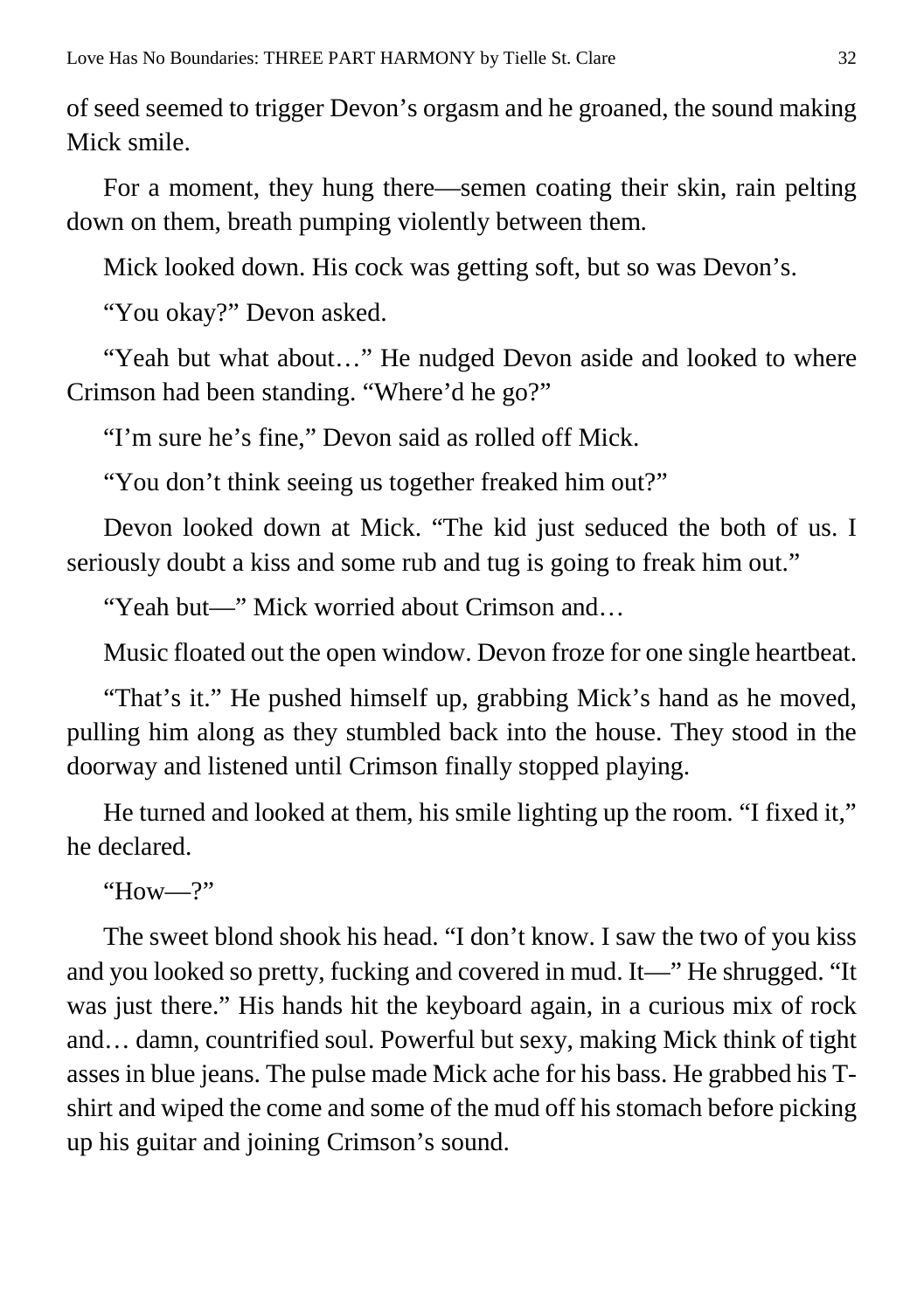As if the rain had washed away the strain, Devon tipped his head back and started to hum, then sing—a strange mixture of words that somehow fit together, strong and clear, weaving between the notes Crimson played.

The bass line floated through Mick's head and he started to tap out a beat. Beneath it all was a sensual throb that hadn't been there before... as if fucking had truly unblocked them all. When it finally blended, when it melded into a sound they couldn't forget, they ended it.

Silence swirled through the room but it wasn't uncomfortable or eerie. More like a breath—drawing in fresh air, pushing out the bad.

Mick looked at Devon then down to Crimson. The kid's cheeks were once again pink turning to red. It wasn't embarrassment that caused the brightening—it was pleasure and sheer joy.

Mick tipped his head back and laughed. All they'd needed was a little sex and a little rain to create the perfect sound.

#### **THE END**